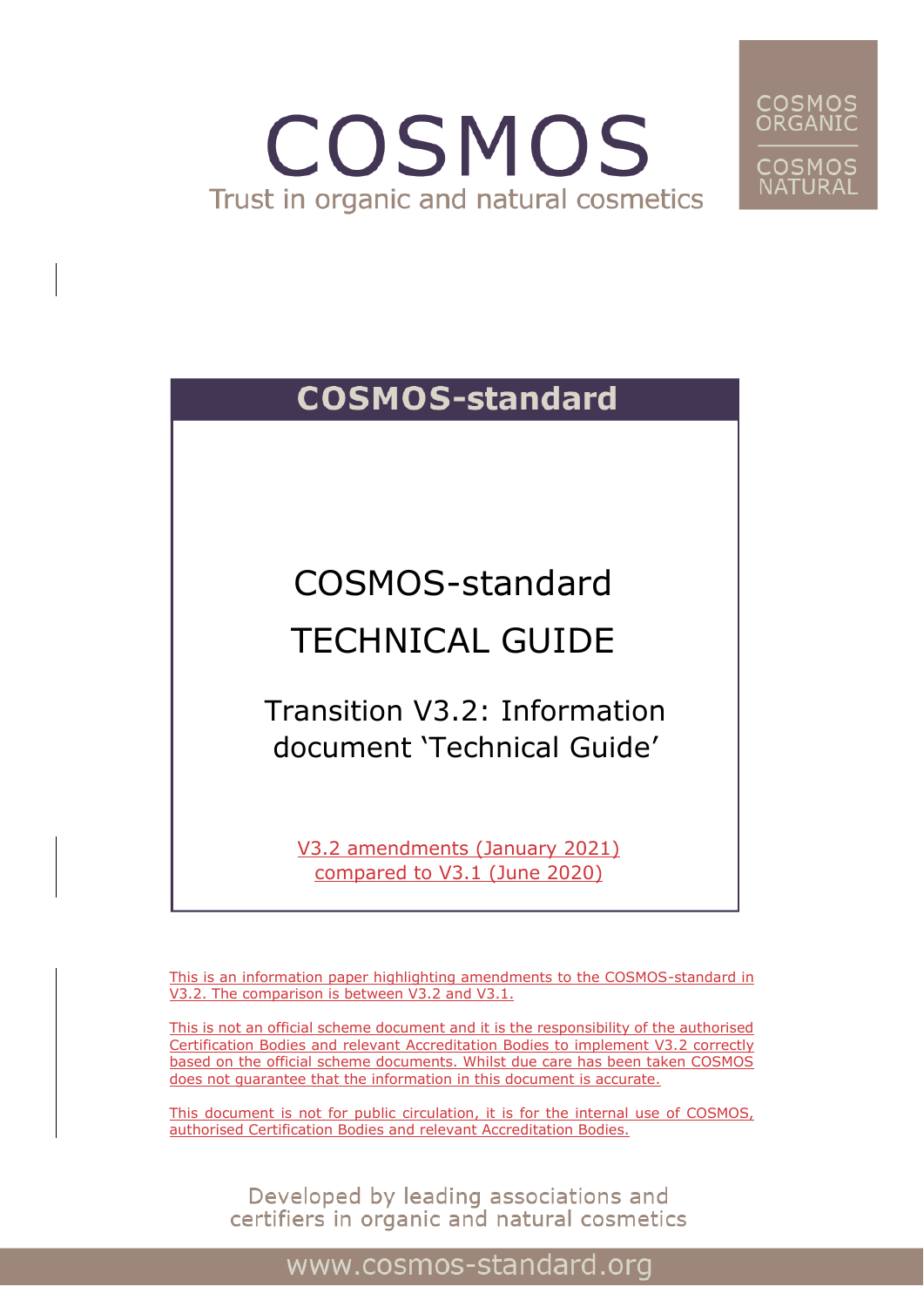### **Table of Contents**

#### 

SECTION 1: OVERVIEW KEY REQUIREMENTS FOR COSMOS SIGNATURES: COSMOS ORGANIC, COSMOS NATURAL, COSMOS CERTIFIED, COSMOS APPROVED

SECTION 2: GUIDANCE ON INTERPRETING TECHNICAL POINTS AND CRITERIA

| 3.                                                                 |  |
|--------------------------------------------------------------------|--|
| 4.                                                                 |  |
| 5.                                                                 |  |
| 6.                                                                 |  |
| Calculation rules for organic percentages - examples  12<br>6.2    |  |
| 7 <sub>1</sub>                                                     |  |
| Rules for cosmetic products under organic certification  22<br>7.1 |  |
| 7.4                                                                |  |
|                                                                    |  |
| 8.3                                                                |  |
| 8.4                                                                |  |
| 9.                                                                 |  |
| 9.2                                                                |  |
|                                                                    |  |
|                                                                    |  |
|                                                                    |  |
|                                                                    |  |
|                                                                    |  |
|                                                                    |  |
|                                                                    |  |
|                                                                    |  |
|                                                                    |  |
|                                                                    |  |
|                                                                    |  |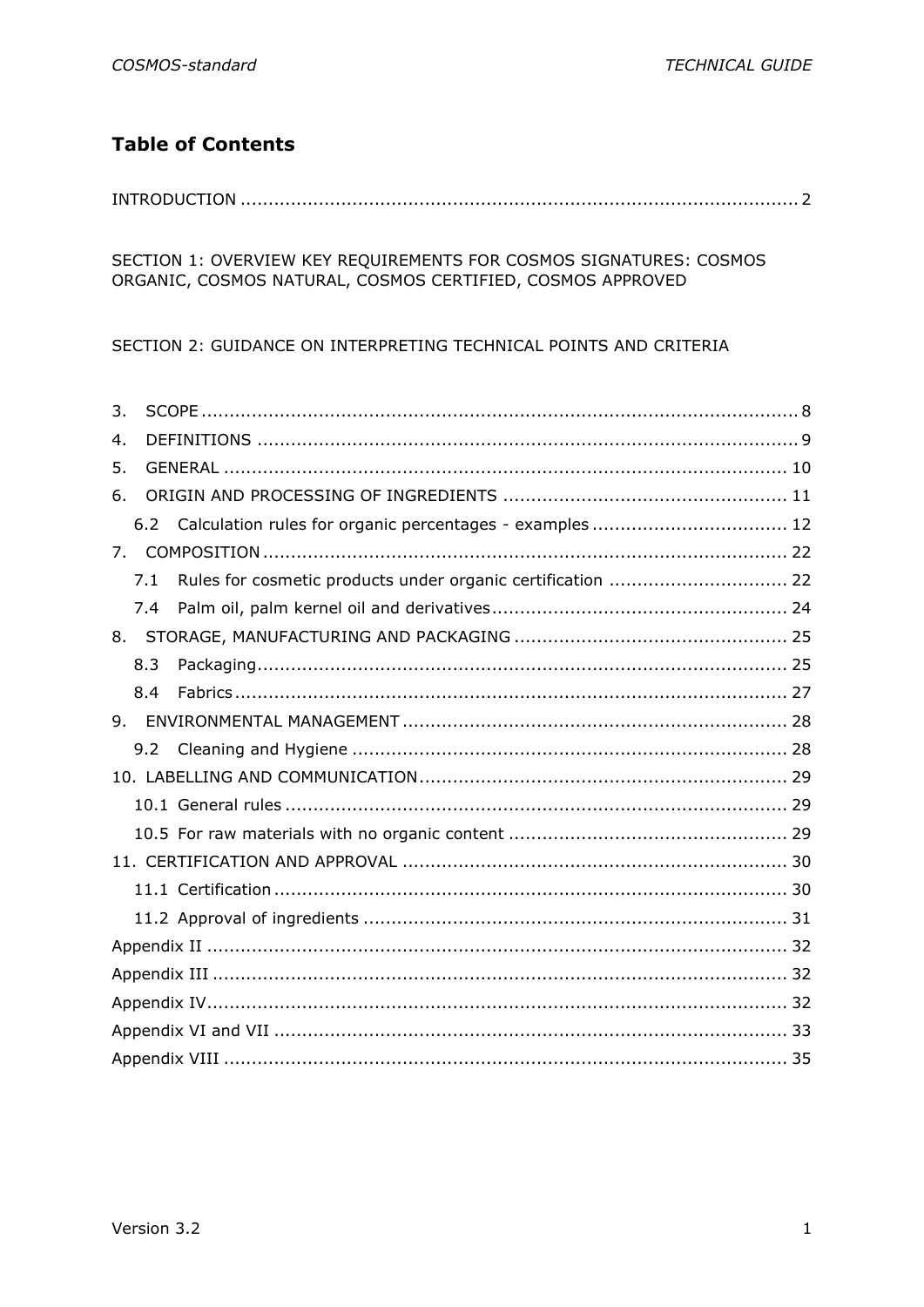### **INTRODUCTION**

The information in this Technical Guide is presented in 2 sections:

- SECTION 1 is an overview of key requirements for COSMOS signatures. This is a summary based on all the relevant criteria presented in the COSMOS-standard, the COSMOS-standard Control Manual and the COSMOS-standard Labelling Guide.
- SECTION 2 gives guidance on interpreting technical points and criteria in the COSMOSstandard.

The numbering follows the same numbering as in the COSMOS standard.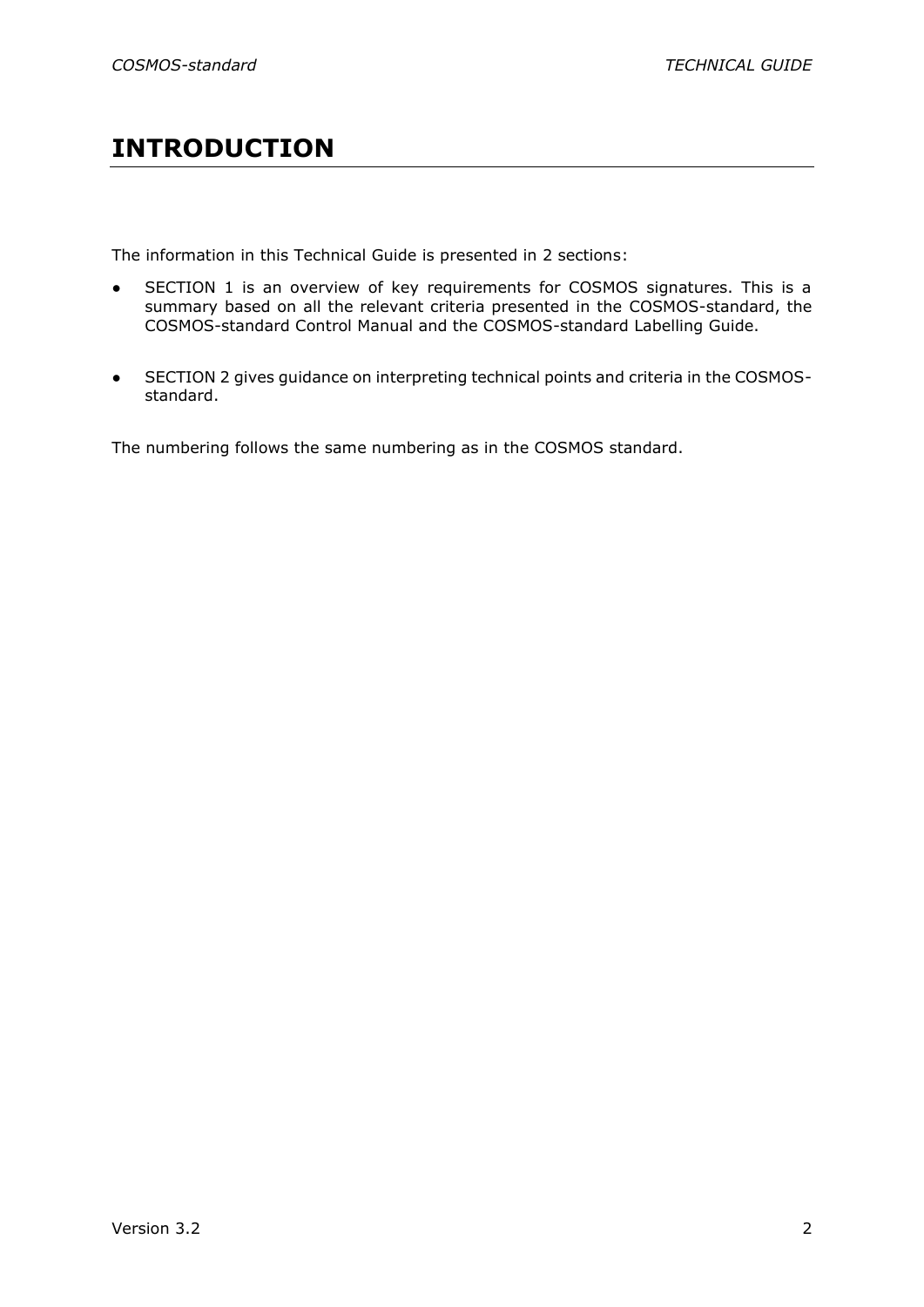#### **SECTION 1: OVERVIEW KEY REQUIREMENTS FOR COSMOS SIGNATURES: COSMOS ORGANIC, COSMOS NATURAL, COSMOS CERTIFIED AND COSMOS APPROVED**

The requirements as summarized here are based on the COSMOS-standard, the COSMOS-standard Control Manual and the COSMOS-standard Labelling Guide. The scheme documents are available on [www.cosmos-standard.org.](http://www.cosmos-standard.org/)

| COSMOS-standard<br>signature | <b>COSMOS</b><br><b>ORGANIC</b>                                          | <b>COSMOS</b><br><b>NATURAL</b>                                          | <b>COSMOS</b><br><b>CERTIFIED</b>                                                       | <b>COSMOS</b><br><b>APPROVED</b>                                                                  |
|------------------------------|--------------------------------------------------------------------------|--------------------------------------------------------------------------|-----------------------------------------------------------------------------------------|---------------------------------------------------------------------------------------------------|
| Categories                   | <b>COSMETIC FINISHED PRODUCTS</b>                                        |                                                                          | <b>COSMETIC INGREDIENTS</b>                                                             |                                                                                                   |
| <b>Beneficiaries</b>         | Subcontractor,<br>Manufacturer and<br>Brand owner of organic<br>products | Subcontractor,<br>Manufacturer and<br>Brand owner of<br>natural products | Subcontractor, Manufacturer<br>and Brand owner of raw<br>materials with organic content | Manufacturer and Brand<br>owner of raw materials<br>without organic content                       |
| Scope                        | with organic content, base formulas                                      |                                                                          | Scope 1: Certification of organic or natural cosmetic products, raw materials           | Scope 2: Approval of non-<br>organic raw materials that<br>can be used in certified<br>references |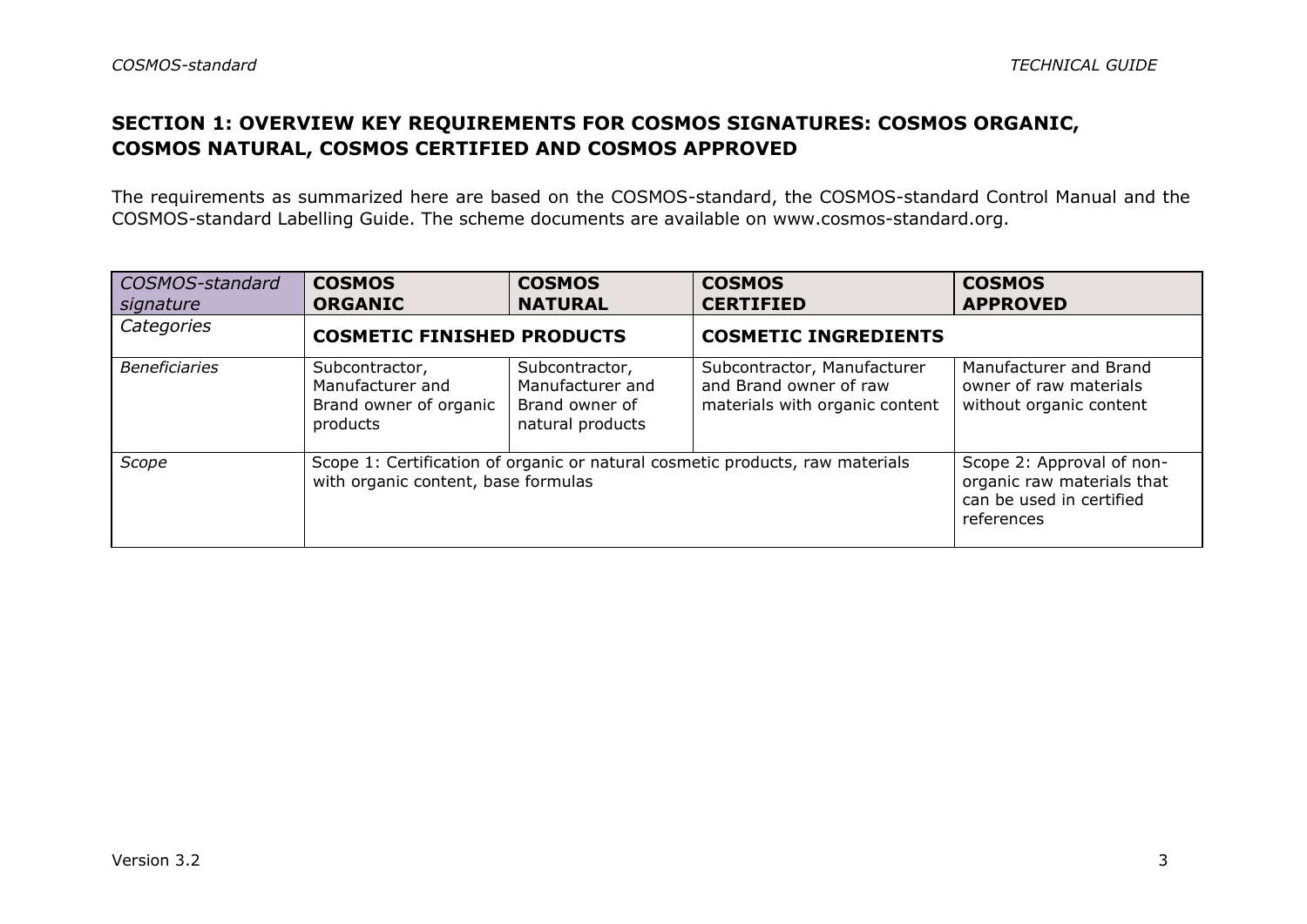| Main<br>criteria                       | Reference<br>scheme                                                 | <b>COSMOS</b><br><b>ORGANIC</b>                                                                                                                                                                                                                                      | <b>COSMOS</b><br><b>NATURAL</b>                                                                                                                                                                     | <b>COSMOS</b><br><b>CERTIFIED</b>                                                                                                                                                                                                                                                                                                                                                                                                                          | <b>COSMOS</b><br><b>APPROVED</b>                                                                            |
|----------------------------------------|---------------------------------------------------------------------|----------------------------------------------------------------------------------------------------------------------------------------------------------------------------------------------------------------------------------------------------------------------|-----------------------------------------------------------------------------------------------------------------------------------------------------------------------------------------------------|------------------------------------------------------------------------------------------------------------------------------------------------------------------------------------------------------------------------------------------------------------------------------------------------------------------------------------------------------------------------------------------------------------------------------------------------------------|-------------------------------------------------------------------------------------------------------------|
|                                        | <i>documents</i>                                                    |                                                                                                                                                                                                                                                                      |                                                                                                                                                                                                     |                                                                                                                                                                                                                                                                                                                                                                                                                                                            |                                                                                                             |
| Labelling<br>and<br>communi-<br>cation | Standard:<br>Chapter 10<br>Labelling<br>quide:<br>Chapter 4 to<br>8 | The following requirements<br>are compulsory on labels:<br>• 'COSMOS ORGANIC'<br>signature<br>• Mention of the<br>certification body<br>• Mention of the % of<br>organic and natural origin<br>content<br>• Indication of organic<br>ingredients in the INCI<br>list | The following<br>requirements are<br>compulsory on<br>labels:<br>• 'COSMOS<br>NATURAL'<br>signature<br>• Mention of the<br>certification body<br>• Mention of the %<br>of natural origin<br>content | The following requirements are<br>compulsory on labels:<br>• 'COSMOS CERTIFIED'<br>signature<br>• Mention of the certification<br>body<br>• Mention of the % of organic<br>content                                                                                                                                                                                                                                                                         | • No claim to an<br>organic certification<br>allowed<br>• The 'COSMOS<br>APPROVED' signature<br>can be used |
| Ingredients                            | Standard:<br>Chapter 5, 6,<br>$7.4$ and<br>Appendix I<br>to V, VIII | • Precautionary principles: Nanomaterials, GMOs and Irradiation are forbidden<br>petrochemical solvents)<br>ingredients)                                                                                                                                             |                                                                                                                                                                                                     | • Sustainability: Specific criteria on palm oil, palm kernel oil and derivatives; requirements to be of organic<br>origin or certified sustainable (CSPO) using as a minimum the mass balance supply chain model (not required<br>for complex mixtures, such as perfumes and elements of perfumes or ingredients that are extracted using<br>All ingredients must be validated according to their category and process (Water, Minerals, PPAI, CPAI, other |                                                                                                             |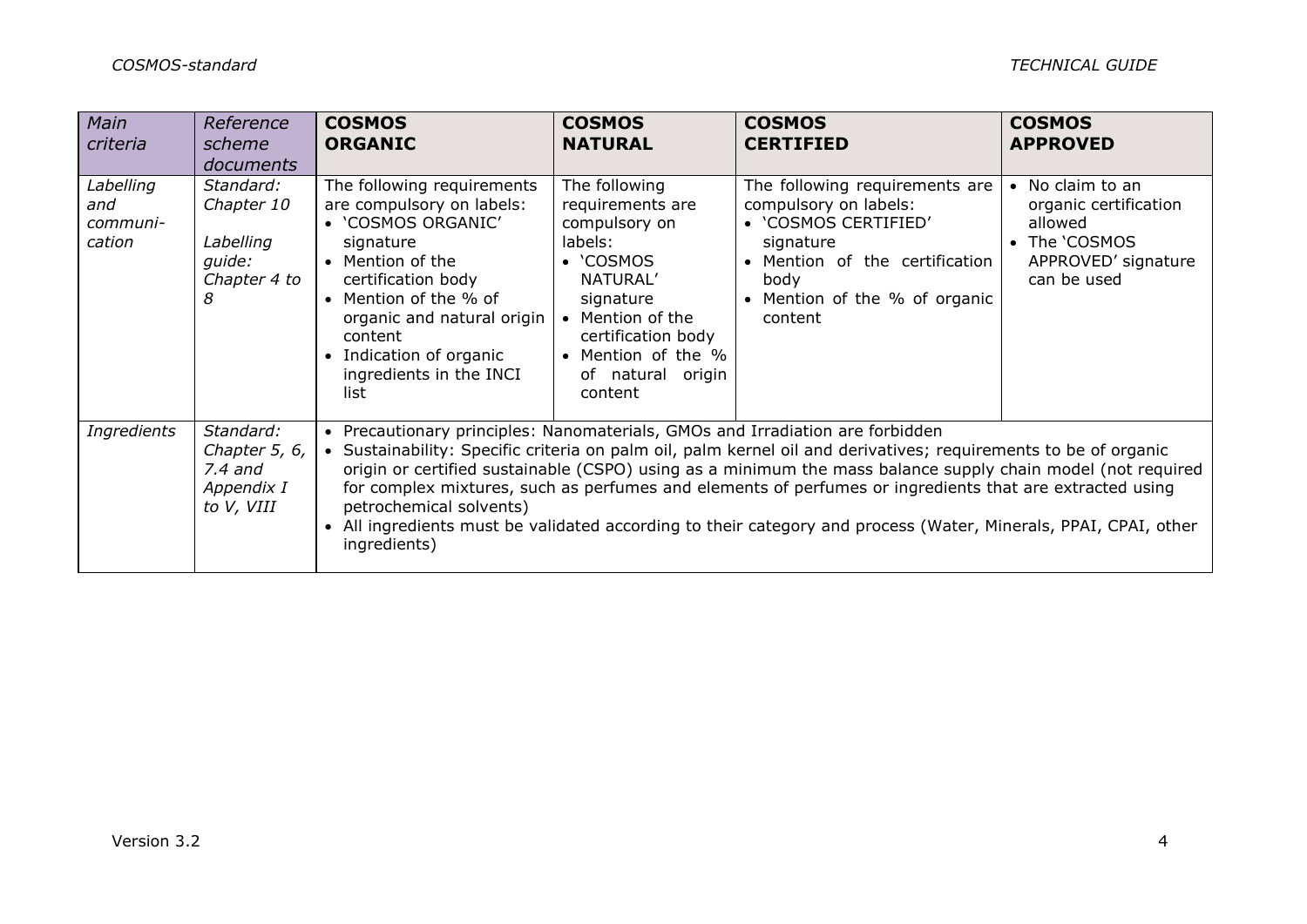| Main criteria                    | Reference<br>scheme<br>documents                      | <b>COSMOS</b><br><b>ORGANIC</b>                                                                                                                                                                                                                                                                                                                                                                                                                           | <b>COSMOS</b><br><b>NATURAL</b>                                                                       | <b>COSMOS</b><br><b>CERTIFIED</b>                            | <b>COSMOS</b><br><b>APPROVED</b> |
|----------------------------------|-------------------------------------------------------|-----------------------------------------------------------------------------------------------------------------------------------------------------------------------------------------------------------------------------------------------------------------------------------------------------------------------------------------------------------------------------------------------------------------------------------------------------------|-------------------------------------------------------------------------------------------------------|--------------------------------------------------------------|----------------------------------|
| Formulations                     | Standard:<br>Chapter 7,<br>Appendix V,<br>Appendix VI | • Minimum of 20% of organic content or at<br>least 10% for rinse-off product, non-<br>emulsified aqueous products, and products<br>with at least 80% minerals or ingredients of<br>mineral origin<br>• At least 95% of the PPAI must be organic<br>origin<br>• The remaining PPAI must be organic if they<br>are listed in Appendix VI<br>• The CPAI listed in Appendix VII must be<br>organic<br>Maximum of 2% of petrochemical moieties<br>(Appendix V) | • No minimum of<br>organic content<br>• Maximum of 2% of<br>petrochemical<br>moieties (Appendix<br>V) | • Presence of<br>organic<br>ingredient                       | • No organic<br>content          |
| Packaging &<br><b>Fabrics</b>    | Standard:<br>Chapter 8.3,<br>8.4,<br>Appendix IX      | • Primary, secondary packaging and fabric components must be<br>validated and compliant<br>• Minimization of direct and indirect environmental impacts of<br>packaging and revision compulsory each 3 years                                                                                                                                                                                                                                               |                                                                                                       | • Primary<br>packaging must<br>be validated<br>and compliant | N.A.                             |
| Manufacturing<br>and storage     | Standard:<br>Chapter 8.1,<br>8.2                      | • Avoid any confusion or risk to the integrity of the products<br>• Prevent contamination of the ingredients and the products                                                                                                                                                                                                                                                                                                                             |                                                                                                       | N.A.                                                         |                                  |
| Environ-<br>mental<br>Management | Standard:<br>Chapter 9                                | • An environmental management plan must be put in place<br>• Every cleaning/disinfection product used must be validated and compliant                                                                                                                                                                                                                                                                                                                     |                                                                                                       |                                                              | N.A.                             |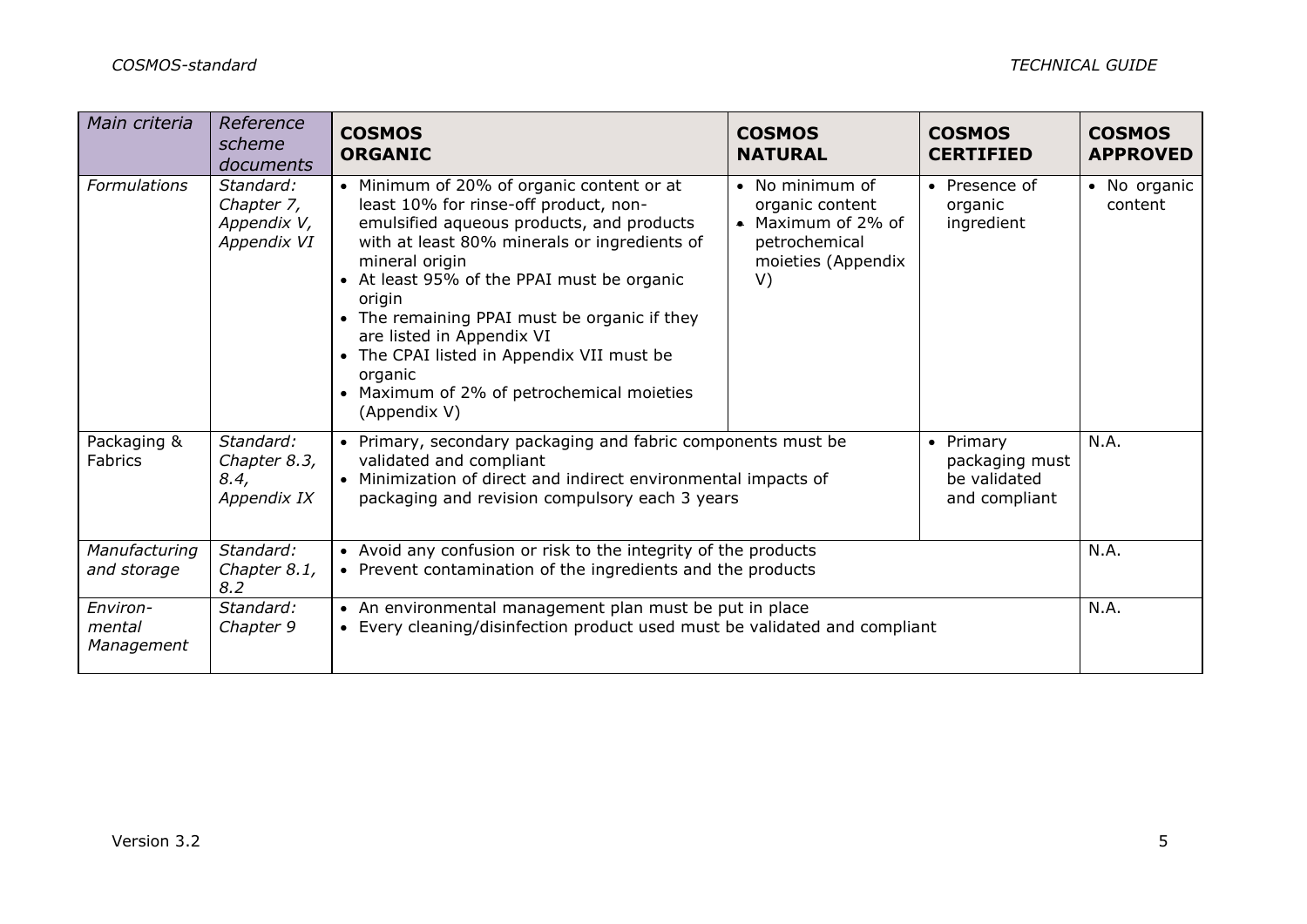| Main criteria<br>Reference<br>scheme<br>documents |                                       |                                                                              | <b>COSMOS</b><br><b>ORGANIC</b>                                                              | <b>COSMOS</b><br><b>NATURAL</b>                                                                                                                   | <b>COSMOS</b><br><b>CERTIFIED</b> | <b>COSMOS</b><br><b>APPROVED</b>                      |  |
|---------------------------------------------------|---------------------------------------|------------------------------------------------------------------------------|----------------------------------------------------------------------------------------------|---------------------------------------------------------------------------------------------------------------------------------------------------|-----------------------------------|-------------------------------------------------------|--|
|                                                   | Application                           | Control Manual:<br>Chapter 8, 8.3.1                                          |                                                                                              | • Application form completed for every prospective client                                                                                         |                                   |                                                       |  |
| process<br>Evaluation                             | Application<br>review                 | Control Manual:<br>Chapter 8                                                 | client                                                                                       | • Review of the application form to study the feasibility and the definition of the prospective<br>• If possible, formalization of the commitment |                                   |                                                       |  |
|                                                   | Evaluation                            | Standard:<br>Chapter 11.1,<br>11.2<br>Control Manual:<br>Chapter<br>8, 8.3.2 | Documentary evaluation for each Product/Raw Material<br>$\bullet$<br>• Initial on-site audit |                                                                                                                                                   |                                   | Documentary<br>evaluation for<br>each Raw<br>Material |  |
|                                                   | Review &<br>Certification<br>decision | Control Manual:<br>Chapter 8, 8.3.3                                          | • Review of the evaluation results to take the appropriate certification decision            |                                                                                                                                                   |                                   |                                                       |  |
|                                                   | Certification<br>documentation        | Control Manual:<br>Chapter 8, 8.3.4                                          | • If the certification decision is positive, certification document edition                  |                                                                                                                                                   |                                   |                                                       |  |
|                                                   | Directory of<br>certified<br>products | Control Manual:<br>Chapter 8                                                 |                                                                                              | • The list of certified products/raw materials is available on the COSMOS website                                                                 |                                   |                                                       |  |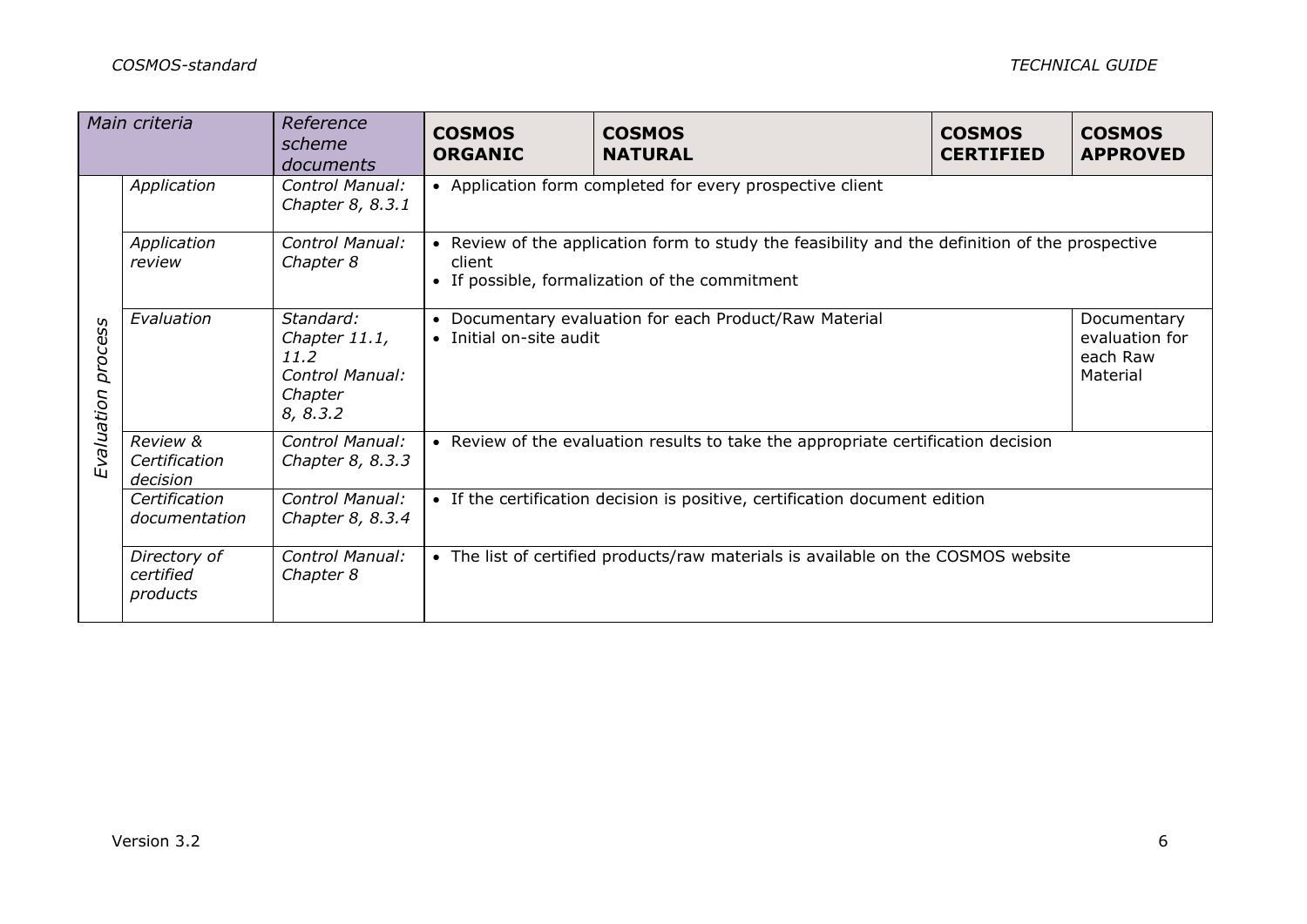|                       | Main criteria                                                                 | Reference<br>scheme<br>documents    | <b>COSMOS</b><br><b>ORGANIC</b>                                                                                                                                                                         | <b>COSMOS</b><br><b>NATURAL</b>                                                                                                      | <b>COSMOS</b><br><b>CERTIFIED</b> | <b>COSMOS</b><br><b>APPROVED</b>                                                                                                                                                                                                  |
|-----------------------|-------------------------------------------------------------------------------|-------------------------------------|---------------------------------------------------------------------------------------------------------------------------------------------------------------------------------------------------------|--------------------------------------------------------------------------------------------------------------------------------------|-----------------------------------|-----------------------------------------------------------------------------------------------------------------------------------------------------------------------------------------------------------------------------------|
| process<br>Evaluation | Surveillance                                                                  | Control Manual:<br>Chapter 8, 8.3.6 | • The evaluation process has to be renewed every year<br>• Update of the application form if needed to declare any<br>change<br>• Annual surveillance audit                                             |                                                                                                                                      |                                   | • The evaluation process has<br>to be renewed every year<br>• Update of the application<br>form if needed to declare<br>any change<br>• Re-assessment of raw<br>materials at least every 3<br>years (or as soon as any<br>change) |
|                       | Changes<br>affecting<br>certification                                         | Control Manual:<br>Chapter 8, 8.3.7 | • Information by the client of any change to evaluate the impact on the certification<br>• Information of the clients by COSMOS of any change of the requirements of the scheme and<br>the consequences |                                                                                                                                      |                                   |                                                                                                                                                                                                                                   |
|                       | Termination,<br>reduction,<br>suspension or<br>withdrawal of<br>certification | Control Manual:<br>Chapter 8, 8.3.8 | • Termination, reduction, suspension or withdrawal of certification can be decided following<br>client's demand or a certification body's decision                                                      |                                                                                                                                      |                                   |                                                                                                                                                                                                                                   |
|                       | Complaints and<br>appeals                                                     | Control Manual:<br>Chapter 8        | certification body                                                                                                                                                                                      | • Everyone can make a complaint or an appeal<br>• The complaint/appeal will be processed, and an answer/decision must be sent by the |                                   |                                                                                                                                                                                                                                   |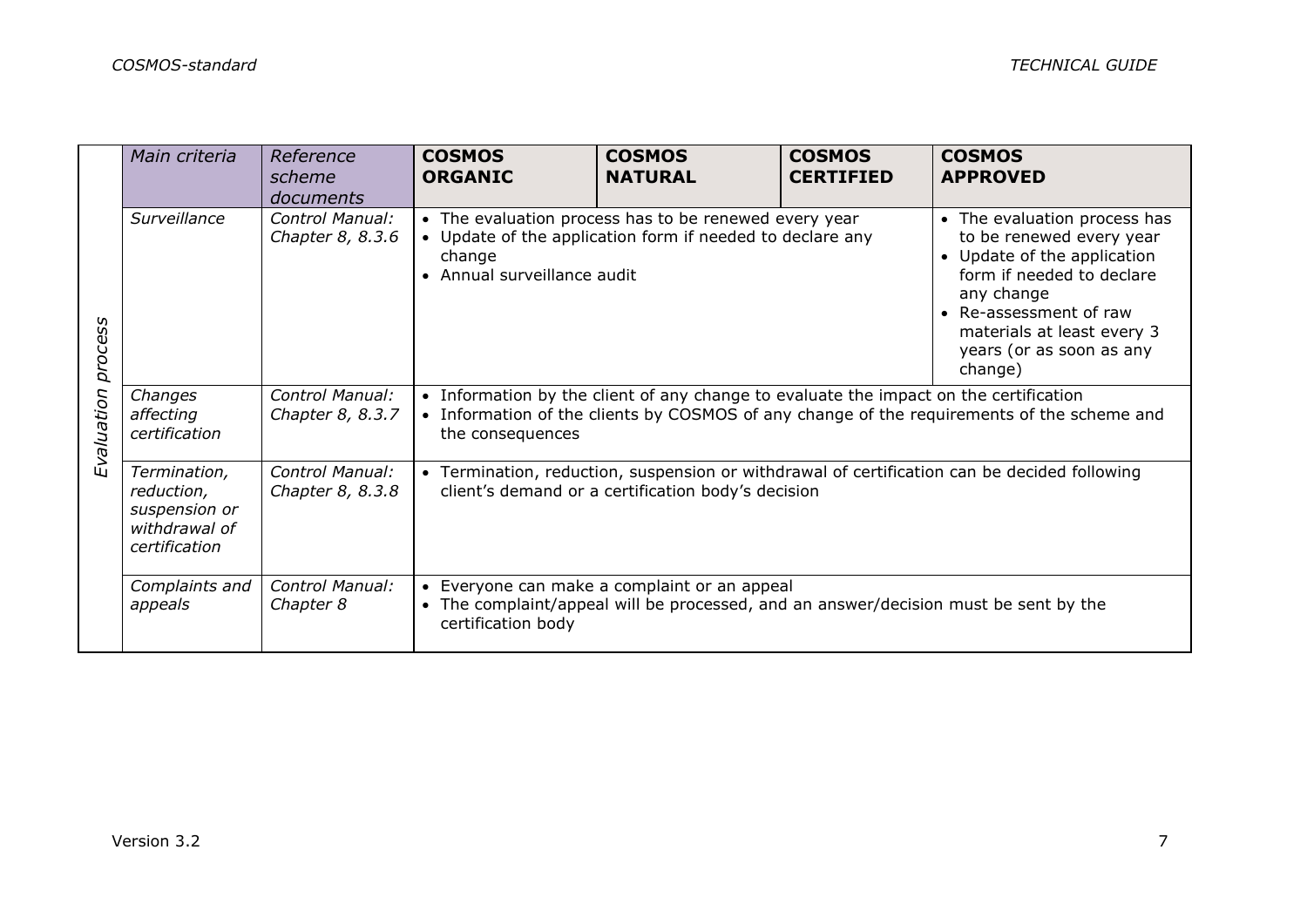#### **SECTION 2: GUIDANCE ON INTERPRETING TECHNICAL POINTS AND CRITERIA**

### <span id="page-8-0"></span>**3. SCOPE**

Table 1: In which case should I apply for certification?

- Brand owner: the company owner of a brand that is made by a subcontractor according to the specifications required. Brand owner can be manufacturer as well.
- Distributor: a company who supplies products to sell for consumers. The products sold show the name of the distributor and/or brand owner.
- Handler: the company that only provides services (e.g. packing, filling). The handler does not buy anything.
- Manufacturer: the company that makes products. Manufacturer can be brand owner or sub-contractor.
- Sub-contractor: the company subcontracted for manufacturing activities can purchase raw materials or packaging and sells products to the brand owner.

| Category of<br>operator/client  | Required to apply<br>for certification                                                                | Not required to apply for certification                                                                                                                                                                                                                                                                                                                                                                                      |
|---------------------------------|-------------------------------------------------------------------------------------------------------|------------------------------------------------------------------------------------------------------------------------------------------------------------------------------------------------------------------------------------------------------------------------------------------------------------------------------------------------------------------------------------------------------------------------------|
| Distributor/<br>Brand owner     | You are a brand<br>owner and the<br>company in<br>charge of the<br>release to market                  | • You are just a distributor and sell other brands' products,<br>but you are not in charge of the release to market<br>• You are the brand owner but not the company in charge of<br>the release to market. This company is certified and<br>manages the complete process (production, sale and<br>communication related to certified products).<br>• You are already certified by a COSMOS authorised<br>certification body |
| Manufacturer/<br>sub-contractor | You are the<br>company in<br>charge of the<br>release to market<br>of the products<br>you manufacture | You manufacture products on behalf of a COSMOS certified<br>brand owner<br>• You are already certified as sub-contractor by a COSMOS<br>authorised certification body<br>Note: in both cases the evaluation of this activity must be<br>included                                                                                                                                                                             |
| Handler                         | certification body.<br>example).<br>regular audits on handler site as well.                           | Handlers do not have an obligation to be in contract with a COSMOS authorised<br>Activities of handlers must be audited to check conformity. Exemption accepted if<br>no intervention occurs on the product (storage then re-dispatch of pallets for<br>Based on COSMOS authorised certification body risk assessment, there should be                                                                                       |

Independent of the obligations in the table, voluntary application for certification is possible.

In any doubt, it is possible to contact the Certification Body to conduct a risk assessment of the commercial set-up in order to decide who should apply for certification.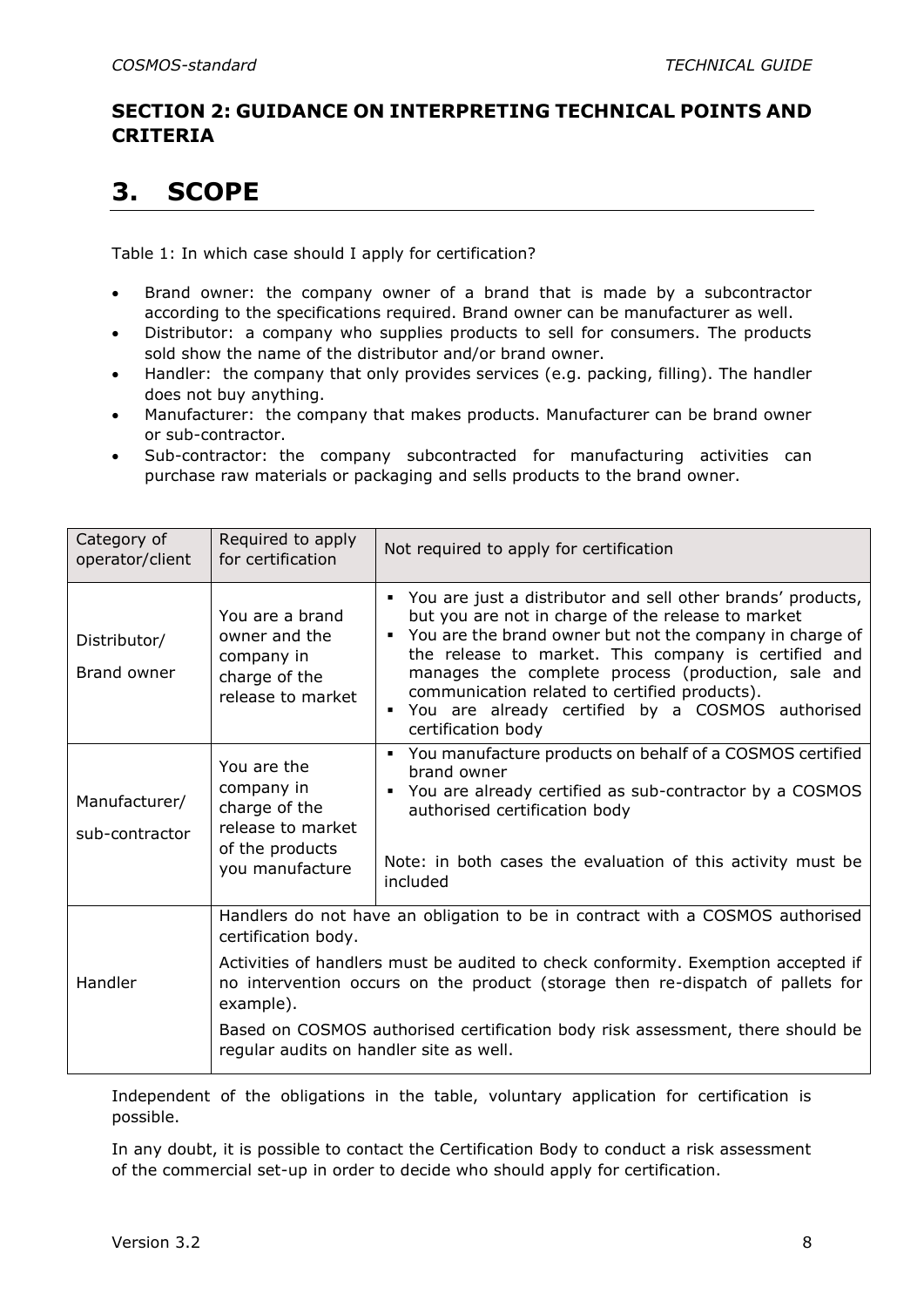### <span id="page-9-0"></span>**4. DEFINITIONS**

#### *« Base formulas »*

Mixtures of ingredients formulated as a basis for making cosmetic products, e.g. shampoo bases, soap bases and cream bases.

#### *« Organic »*

Examples of those organic standards and control systems that are considered as complying with the second bullet point in the organic definition (referring to Codex Alimentarius GL 32) are:

- National Program for Organic Production (NPOP), India
- National Organic Program (NOP), USA
- Canada Organic Regime (COR)
- Australian National Food standards
- Brazilian Organic Regulation
- Japanese Agricultural Standard (JAS).

#### *« Rinse-off products » - precision*

Depilatory waxes and peel-off masks are not considered as rinse-off products: main purpose is the physical removal and the product is not intended to be removed with water.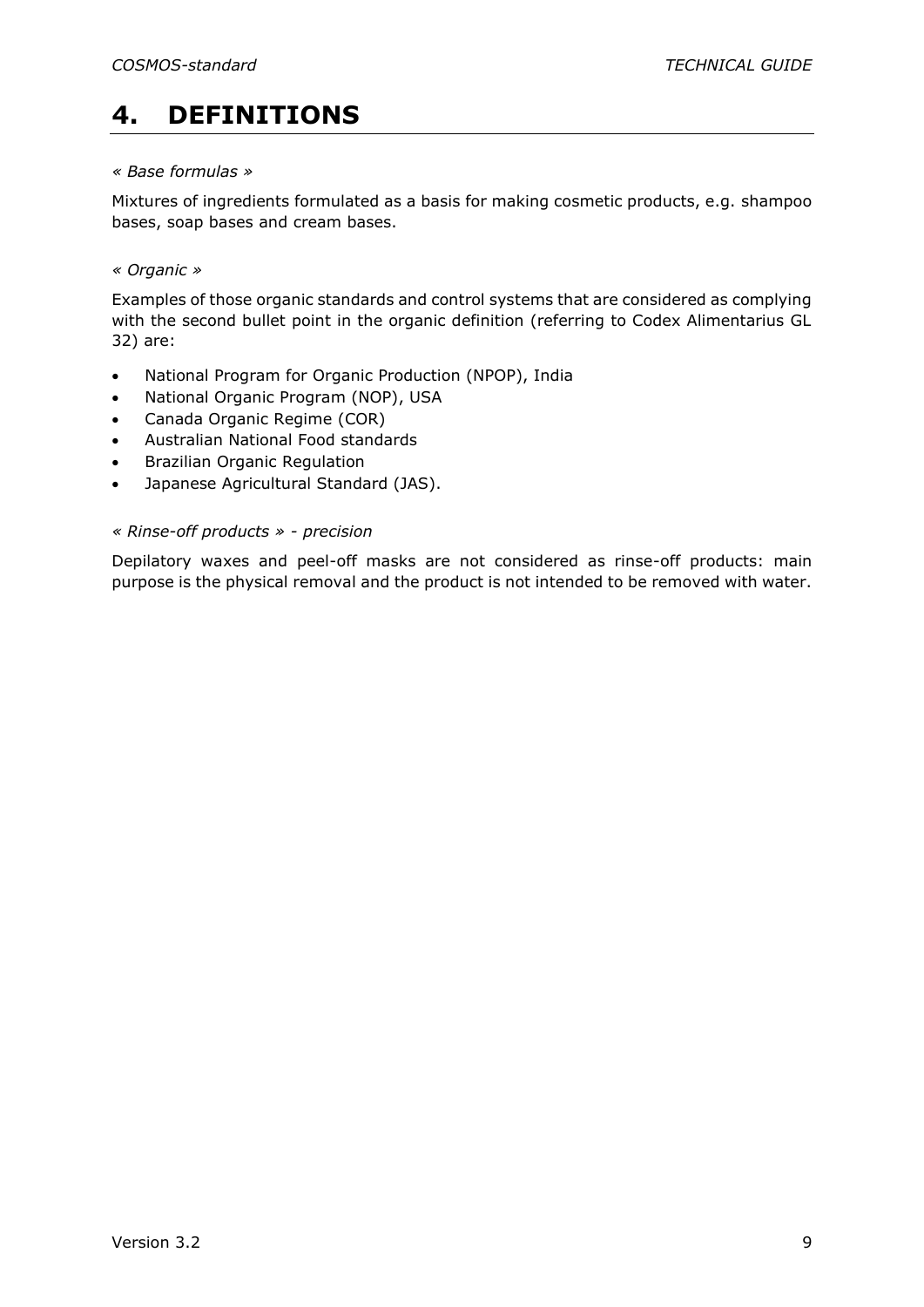### <span id="page-10-0"></span>**5. GENERAL**

If pesticide or other contamination is detected in an ingredient or product, then the authorised certification body must be informed. The contamination must be investigated to try to establish its cause and extent. The certification body will decide whether the ingredient/product keeps its certified status.

#### *5.1.1 Nanomaterials*

Particles with a coating (e.g. TiO<sub>2</sub> with coating) are allowed when the minimum particle size without coating is above 100 nm. Otherwise, all nanomaterials, whether required to be labelled or not according to European cosmetic regulations, are not allowed.

TiO<sup>2</sup> and ZnO used as UV-filters are acceptable if the following conditions are met:

- the particle size distribution (number of particles) under 100 nm must be less than 50%
- the mass distribution (weight of particle fraction) under 100 nm must be less than 10%
- the raw material has to fulfill the opinions of the Scientific Committee on Consumer Safety (SCCS) published on, respectively, Titanium Dioxide (nano form)1, and Zinc Oxide (nano form)1
- in any case, TiO2 and ZnO as UV filters cannot be used in spray applications, such as aerosol, pump dispenser (but excluding those without spray nozzle), as recommended in SCCS opinion2.

<sup>1</sup> SCCS/1516/13 Revision of 22 April 2014 and SCCS/1489/12 Revision of 11 December 2012 [http://ec.europa.eu/health/scientific\\_committees/consumer\\_safety](http://ec.europa.eu/health/scientific_committees/consumer_safety)

<sup>2</sup> Opinion for clarification of the meaning of the term "sprayable applications/products" for the nano forms of Carbon Black CI 77266, Titanium Oxide and Zinc Oxide.

Silica used as coating agent does not need a separate DLS analysis.

#### *5.1.2 Genetically Modified Organisms (GMOs)*

The COSMOS-standard does not allow the use of GM plants to obtain cosmetic raw materials and ingredients. Therefore, the manufacturer must indicate in the Raw Material questionnaire the name of the plant and the country of origin of the vegetable source which was used to produce that particular cosmetic raw material or ingredient.

Certification bodies will assess the GMO risk according to a common Geographical Risk Matrix developed by the Soil Association. If necessary, they may require additional information from the manufacturer.

The Regulation that COSMOS is referring to when discussing Genetic Modification is Directive 2001/18/EC on the deliberate release into the environment of genetically modified organisms. Article 2 gives definitions of GMO. Annex 1A summarises what techniques are included as genetic modification.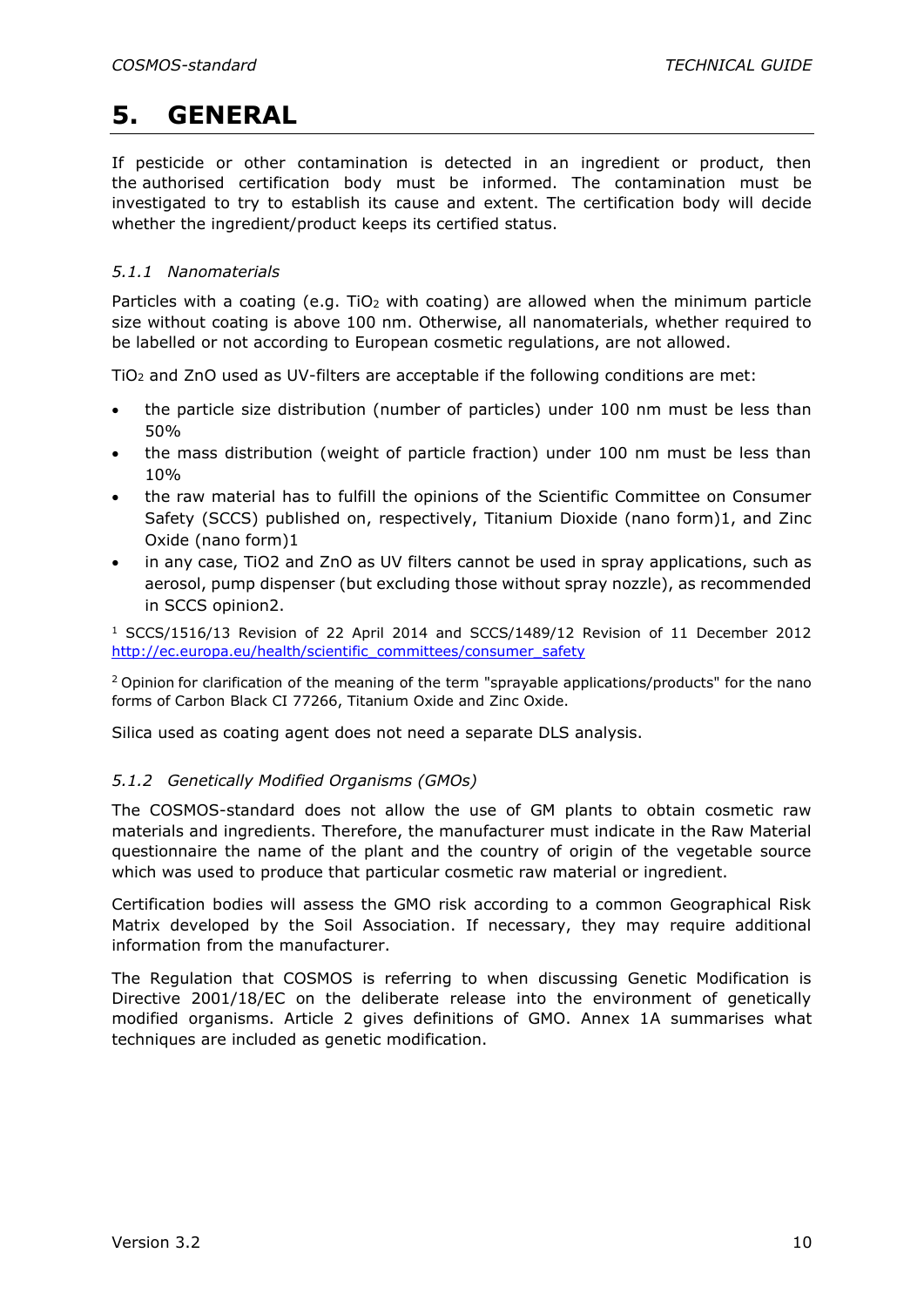### <span id="page-11-0"></span>**6. ORIGIN AND PROCESSING OF INGREDIENTS**

#### *6.1.1 Water*

Water quality is checked by the certification body when used as single ingredient in COSMOS CERTIFIED products or COSMOS CERTIFIED raw materials (eg. analysis or meets regulation that is equivalent to COSMOS criteria).

There are no specific requirements when water is used in COSMOS APPROVED raw materials.

Chlorinated/dechlorinated water is allowed.

#### *6.1.3 Physically processed agro-ingredients (PPAI)*

Ingredients of animal origin

Milk, honey, beeswax, etc. are ingredients of animal origin that are allowed (as long as the processes comply with Appendices I, and in the case of CPAI also II, and other relevant criteria of the Standard).

Other ingredients of animal origin will be considered after submission of additional documents.

Bee venom is prohibited.

Snail slime is prohibited when produced using salt and electricity but is otherwise permitted if the details are checked by the certification body.

Royal jelly can be allowed if proof is provided that the larva is not killed during the process.

#### *6.1.4 Chemically processed agro-ingredients (CPAI)*

#### Atom economy – Reaction mass efficiency

If several products are obtained (i.e. the oil is saponified into glycerol and fatty acid) and all products are used at the end of the manufacturing process, the weight of each of the products must be considered for the calculation, even if only one item is submitted as the raw material.

#### Stem cells

Stem cells, used as active ingredients only, are allowed as long as the culture media is also compliant with the standard. The following must be from natural or microbiological origin (and not be synthetic): substrates, culture mediums. The use of inputs (eg. hormones, growth factors or similar components) at low levels (ppm scale) is permitted in stem cell culture mediums. These inputs have to be metabolized/removed and not detectable in the final product. A specific statement from the supplier must be provided.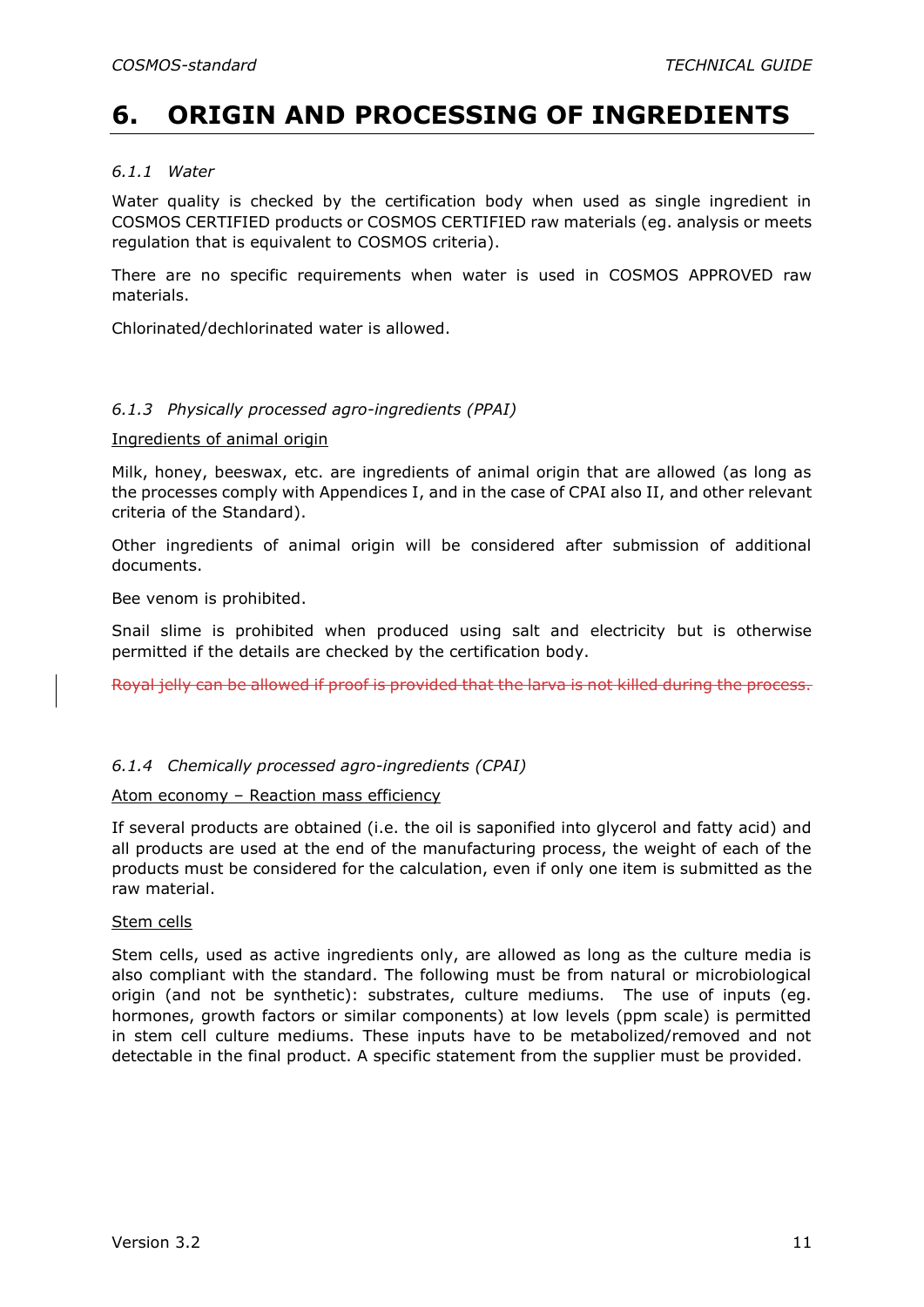#### Ingredients from biotechnology

The culture medium must be in conformity with the COSMOS-standard. Therefore, each ingredient in the medium must be from mineral, vegetable, microbial, animal or marine origin (meeting the criteria of the Standard) and, where appropriate, must be guaranteed non-GMO origin.

Biotechnological processes are allowed as far as no genetically modified bacteria, fungi, yeast, etc. are used.

If enzymes derived from GMOs are used to produce the cosmetic ingredient, the manufacturer must prove they comply with the following conditions:

- enzymes from GMOs are purified before use
- the GMOs must be used in closed vessel
- the GMOs are deactivated after the process
- risk assessment of impact of GMO release into the environment is made
- risk plan to deal with accidental release of GMOs into the environment is established
- PCR (-) or any other method must be provided to prove that no DNA of the GMO is present in the final raw material.

Defoamers and other auxiliaries can be used in biotechnology (as long as there are removed in final raw material).

#### Non-persistent, bio-accumulative and toxic products

Substances, known to be bio-accumulative and not biodegradable are prohibited. Those are substances that do not pass OECD 301;  $\Rightarrow$  TEGEWA classification III = high waste water impact.

#### <span id="page-12-0"></span>*6.2 Calculation rules for organic percentages - examples*

#### *6.2.3 Physically processed agro-ingredients (PPAI)*

#### Alcohol as a single ingredient

When validating alcohol as a raw material (from the cosmetic manufacturer) the actual percentage of alcohol is counted as the CPAI % (and CPAI ORG % if the alcohol is organic). So the dilution and purification is taken into account and the organic alcohol content could be various percentages. Note, if organic, % CPAI = % ORG CPAI.

The calculation of CPAI is made by weight. If no water (or other ingredient) is added during the manufacturing process of an organic alcohol, the alcohol content is counted as 100% organic (100% CPAI / 100% ORG CPAI).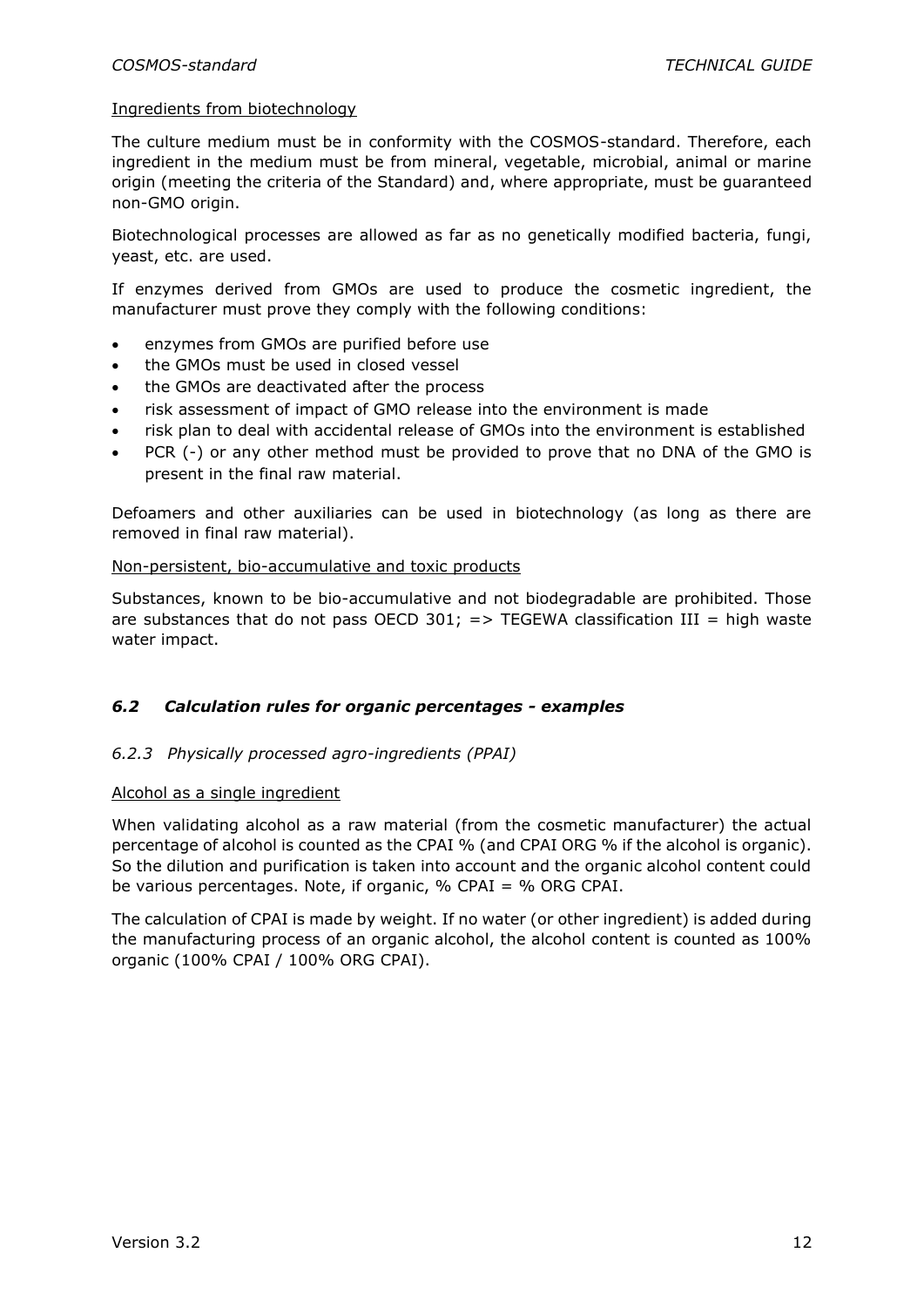#### Alcohol used in an extract

Organic alcohol (even if completely removed) must be used in organic extracts. If nonorganic alcohol is used during the process, the ingredient cannot have an organic contribution.

Alcohol and extracts have to respect Appendix VI and VII for COSMOS ORGANIC certification.

As it is often difficult to obtain information about dilution and purification etc., in organic alcohol for extracts (already certified to organic farming) the alcohol content is counted as 100% organic (100% CPAI / 100% ORG CPAI).

#### Aqueous extract (including hydrolates, distillated plant)

*Standard:*

Ratio = [organic fresh plant / (final extract - solvents)]

If the ratio is greater than 1, then it is counted as 1.



% organic =  $\{$ [ratio X (extract - solvents) / extract] + [organic solvents / extract]} X 100

#### *Example 1:*

Ratio: 80 / (100 - 60); Ratio >1, counted as 1

|                                | Water (process)<br>50 <sub>Kg</sub><br>$\ddot{}$  | <b>PROCESS</b>      |                      |
|--------------------------------|---------------------------------------------------|---------------------|----------------------|
| Initial Organic fresh<br>plant |                                                   | Heating,<br>mixing, | <b>Final extract</b> |
| <b>80Kg</b>                    | Solvents<br>$(Org + non Org)$<br>excluding water) | filtration, etc     | <b>100Kg</b>         |
|                                | $40Kg + 20Kg$                                     |                     |                      |

**% Organic** = {[1 X (100 - 60) / 100] + [40 / 100]} X 100 = **80%**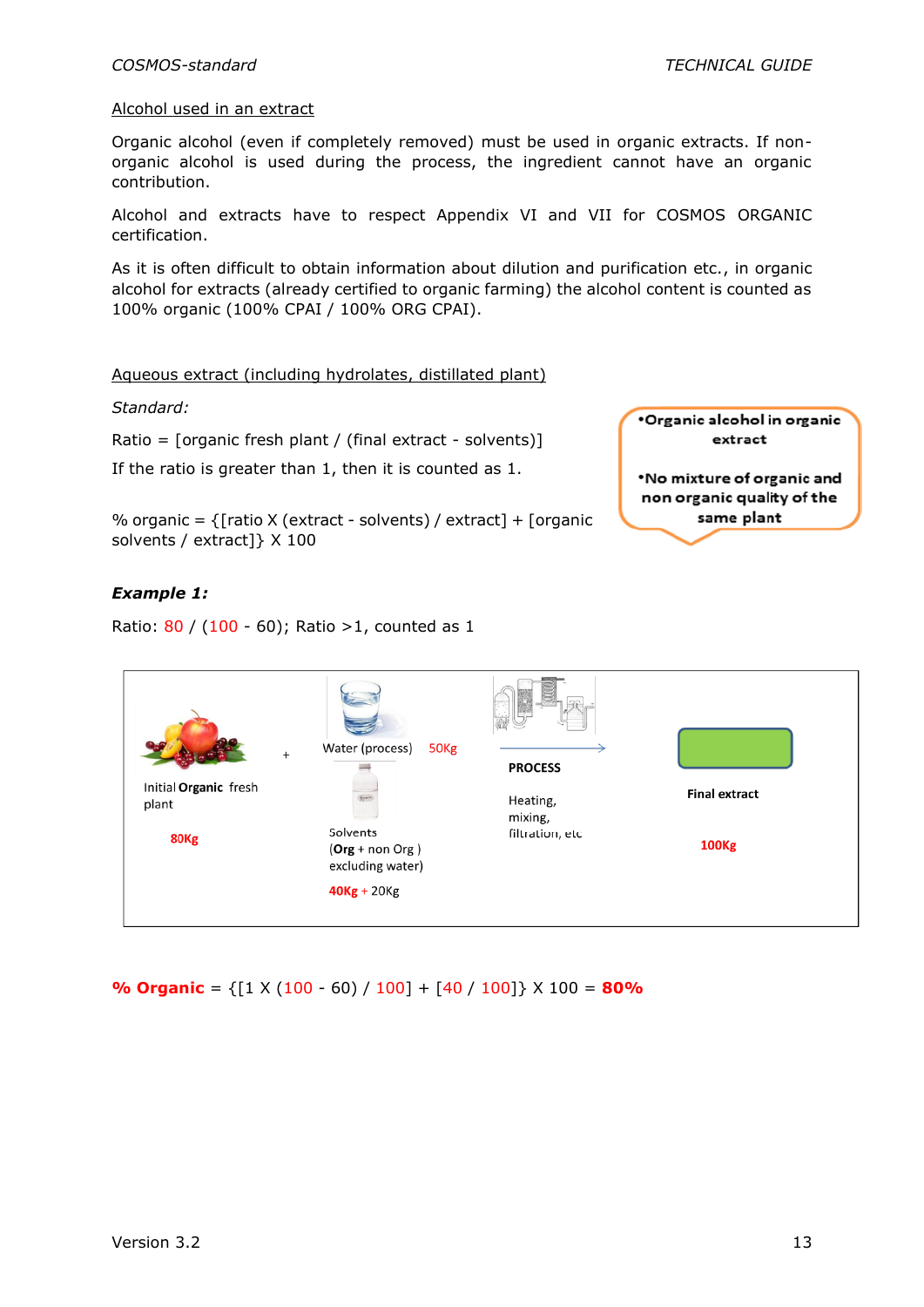#### *Example 2:*

| Used:                  |                                                                        |
|------------------------|------------------------------------------------------------------------|
| Organic dried flowers  | $= 2.5$ Kg $\rightarrow$ equivalent to 11.25 Kg of organic fresh plant |
| Water                  | $= 95.7$ Kg                                                            |
| Citric Acid            | $= 1.5$ Kg (CPAI)                                                      |
| Sodium benzoate        | $= 0.2$ Kg (NNI)                                                       |
| Potassium Sorbate      | $= 0.1$ Kg (NNI)                                                       |
| Total Extract obtained | $= 100$ Kg                                                             |
|                        |                                                                        |

```
% ORG PPAI= (organic fresh plant/ extract) X 100 = 11.25%
% NNI = 0.3%% CPAI = 1.5%
% ORG = 11.25%
% Natural origin = 100 - NNI = 99.7%
```
Distillated plant

Used:  $Fresh$  plant  $= 90$  Kg (PPAI) Preservative  $= 1.1$  Kg (NNI) Total distillated water obtained  $= 90$  Kg

Ratio = [organic fresh plant / (final extract - solvents)] =  $90/90 = 1$ 

```
% organic = \{[ratio X (extract - solvents) / extract] + [organic solvents / extract] \{ X 100
% organic = \{ [ 1 \times (90 - 0) / 90] + [ 0 / 90] \} \times 100 = 100\%Considering the % of preservative:
Mass of preservatives/mass final extract = 1.1/90 = 1.2\%PPAI = Org PPAI = 100-1.2 = 98.8%
```
The distillated plant will be: % PPAI = 98.8% % ORG PPAI = 98.8%  $% NNI = 1.2%$ 

#### Non aqueous extracts (Oleolita/Macerate)

For non water-based extracts, the organic percentage is calculated as follows:

% organic = (organic plant\* + organic starting solvents) / (plant\* + all starting solvents) X 100

\*fresh or dried plant

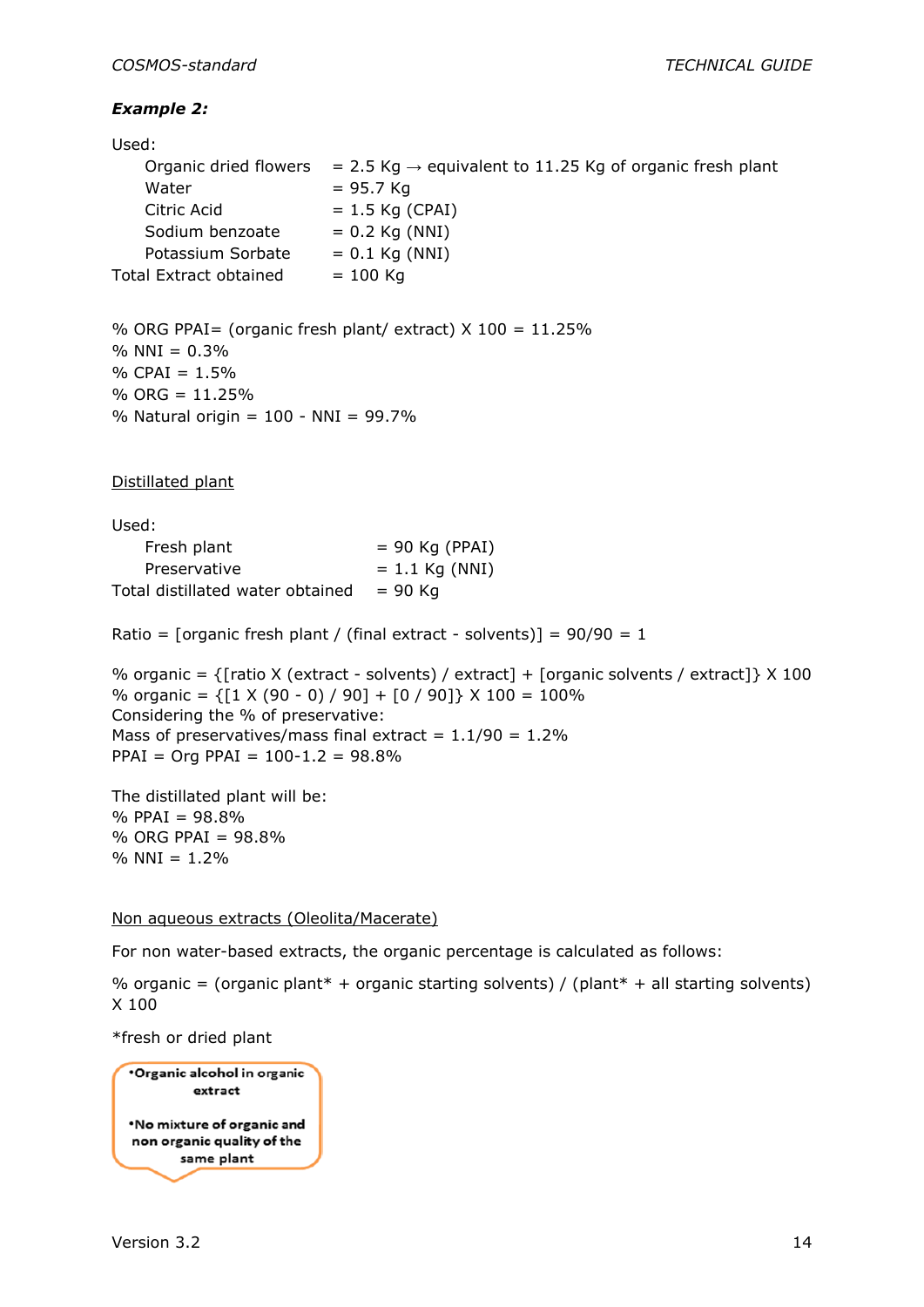#### *Example 1:*

Used: 45 Kg organic fresh plant and 55 Kg organic oil

% Organic =  $(45 + 55) / (45 + 55) \times 100$ 

 $%$  PPAI (oil and plant) =  $100\%$  $%$  ORG PPAI (oil and plant) =  $100\%$  $% NNI = 0%$  $%$  CPAI = 0%  $%$  CPAI ORG =  $0%$ **% ORG** = % ORG CPAI + % ORG PPAI = **100%**

#### *Example 2:*

If the plant is not available in organic form and not listed in Appendix VI, it can be permitted in COSMOS Organic products. As well as this, the overall product PPAI percentage minimums need to be met.

Used: 45 Kg non-organic fresh plant and 55 Kg organic oil

% Organic =  $55/$  (45 + 55) X 100

% PPAI (plant and oil)  $= 100\%$  $%$  ORG PPAI (oil) = 55%  $% NNI = 0%$  $%$  CPAI = 0%  $%$  CPAI ORG =  $0\%$ **% ORG** = % ORG CPAI + % ORG PPAI = **55%**

#### *Example 3:*

If the oil solvent is not in organic form and not listed in Appendix VI, it can be permitted in COSMOS Organic products. As well as this, the overall product PPAI percentage minimums need to be met.

Used: 45 Kg organic fresh plant and 55 Kg non-organic oil

% Organic =  $45/$  ( $45 + 55$ ) X 100  $%$  PPAI (plant and oil) =  $100\%$ % ORG PPAI (from plant) =  $45%$  $% NNI = 0%$  $%$  CPAI =  $0\%$ % CPAI ORG = 0% **% ORG** = % ORG CPAI + % ORG PPAI = 45**%**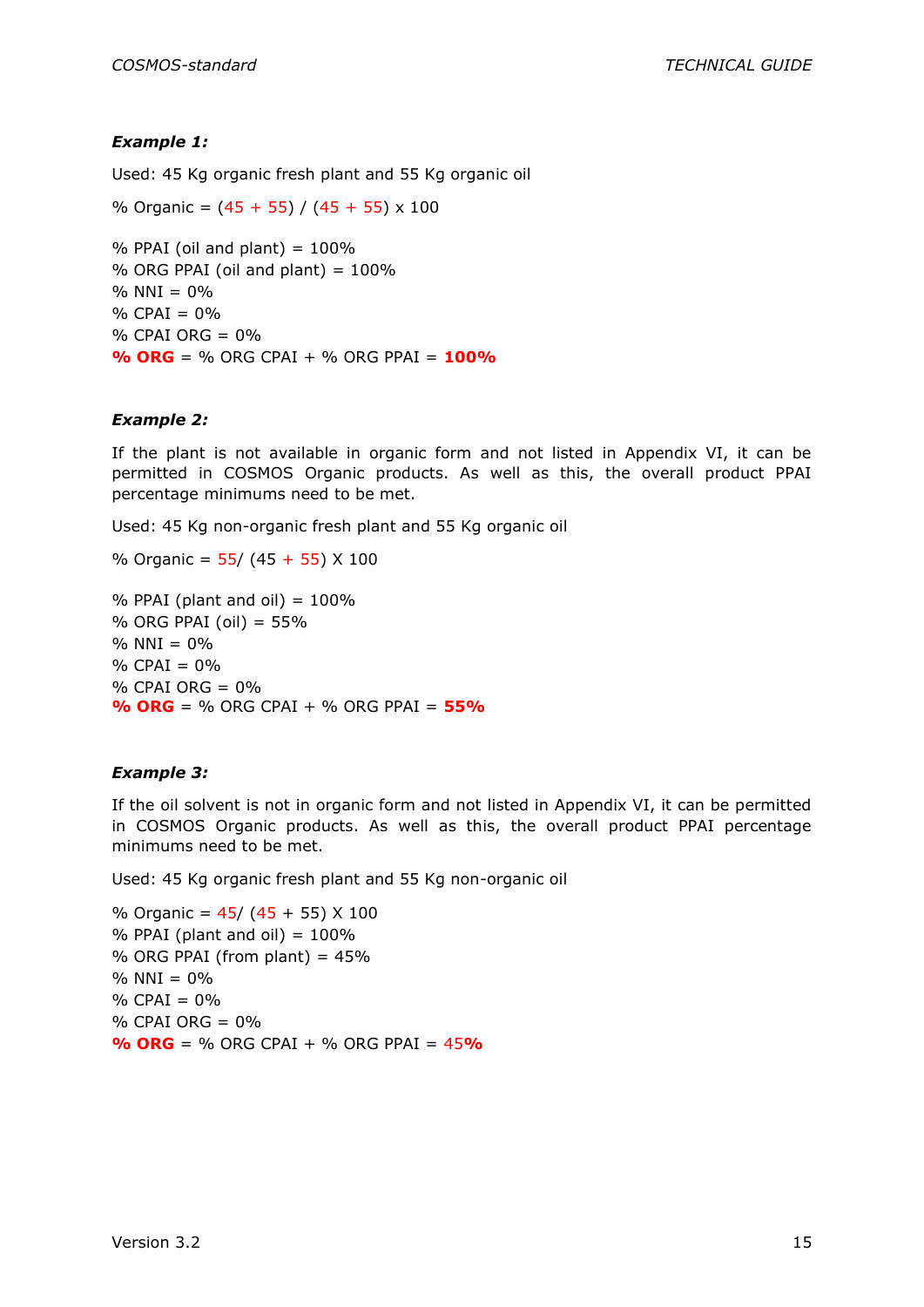#### *Example 4:*

"Complex mixture" (three or more components, see Technical Guide Appendix VI and VII) in COSMOS ORGANIC products.

Note: "Complex mixture" included in a COSMOS ORGANIC product must have all the components from organic agriculture if all the components are listed in appendices VI/VII. If "complex mixture" contains at least one component not listed in the appendices VI/VII, then none of the components may be from organic agriculture.

Mixture of organic plant and two solvents (solvent A: organic; solvent B: non-organic).

Used: 40 Kg organic fresh plant and 40 Kg organic oil (solvent A) and 20 Kg non-organic oil (solvent B)

% Organic =  $(40 + 40) / (40 + 40 + 20)$  X 100

 $%$  PPAI (plant and oils) = 100% % ORG PPAI (from plant and one of two oils) =  $80\%$  $% NNI = 0%$  $%$  CPAI =  $0\%$  $%$  CPAI ORG =  $0\%$ **% ORG** = % ORG CPAI + % ORG PPAI = **80%**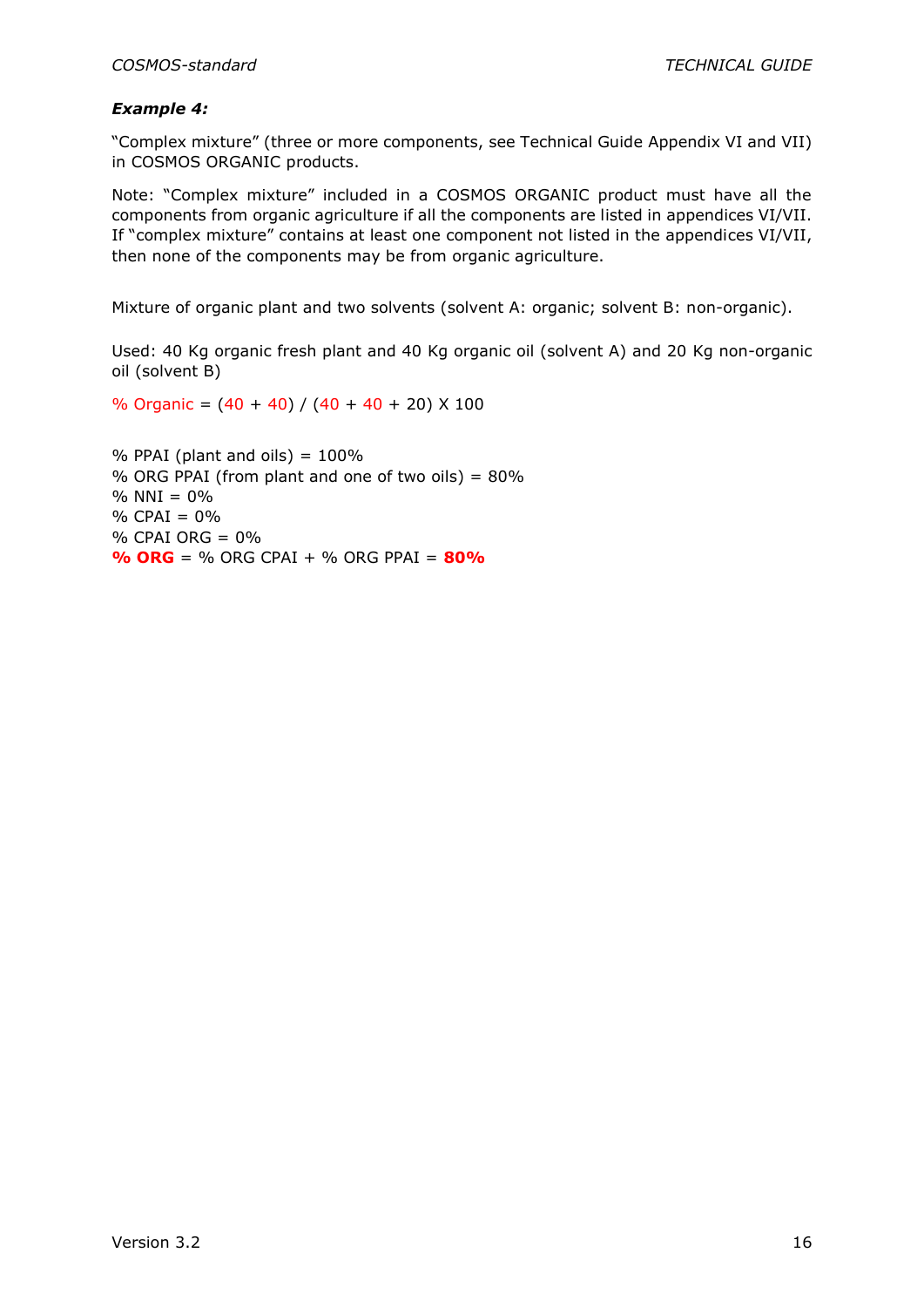#### *6.2.4 Chemically processed agro-ingredients*

#### General case



#### *Standard:*

% organic = [(all organic starting primary raw materials - organic starting primary raw materials in excess) / (all starting primary raw materials – all starting primary raw materials in excess)] X 100

#### *Example:*

**% Organic** = [(75 - 8) / (75 + 3 - 8)] X 100 = **95.7%**

Specific case



If the final CPAI obtained contains several different molecules, the organic % of each molecule can be different.

The main CPAI calculation can be used if the final product is a single ingredient, OR if the resulting mixture is not separated.

If the result produces more than one material, specific calculations are made based on the molecules obtained (considering the molecular organization, see below).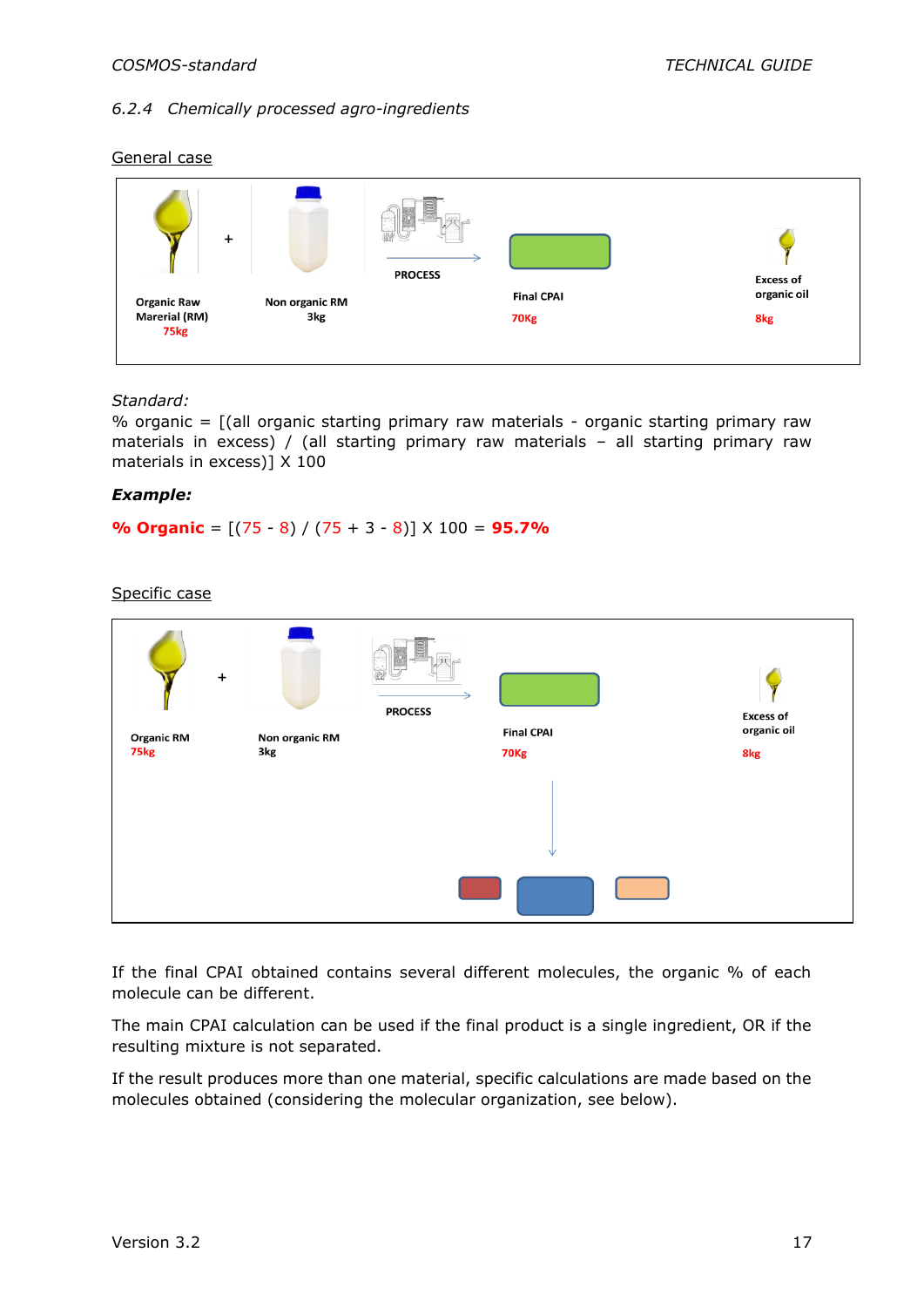#### Hydrolysis example



#### *Example:*

**% organic Glycerin** = Organic part / total = (Mw Glycerin – Mw 3 hydrogen) / Mw Glycerin

> $= (92 - 3) / 92$ = **96.7%**

**% organic Fatty Acid (FA)** = Organic part / total = (Mw FA – Mw OH) / Mw FA

 $= (350 - 17) / 350$ = **95.1 %**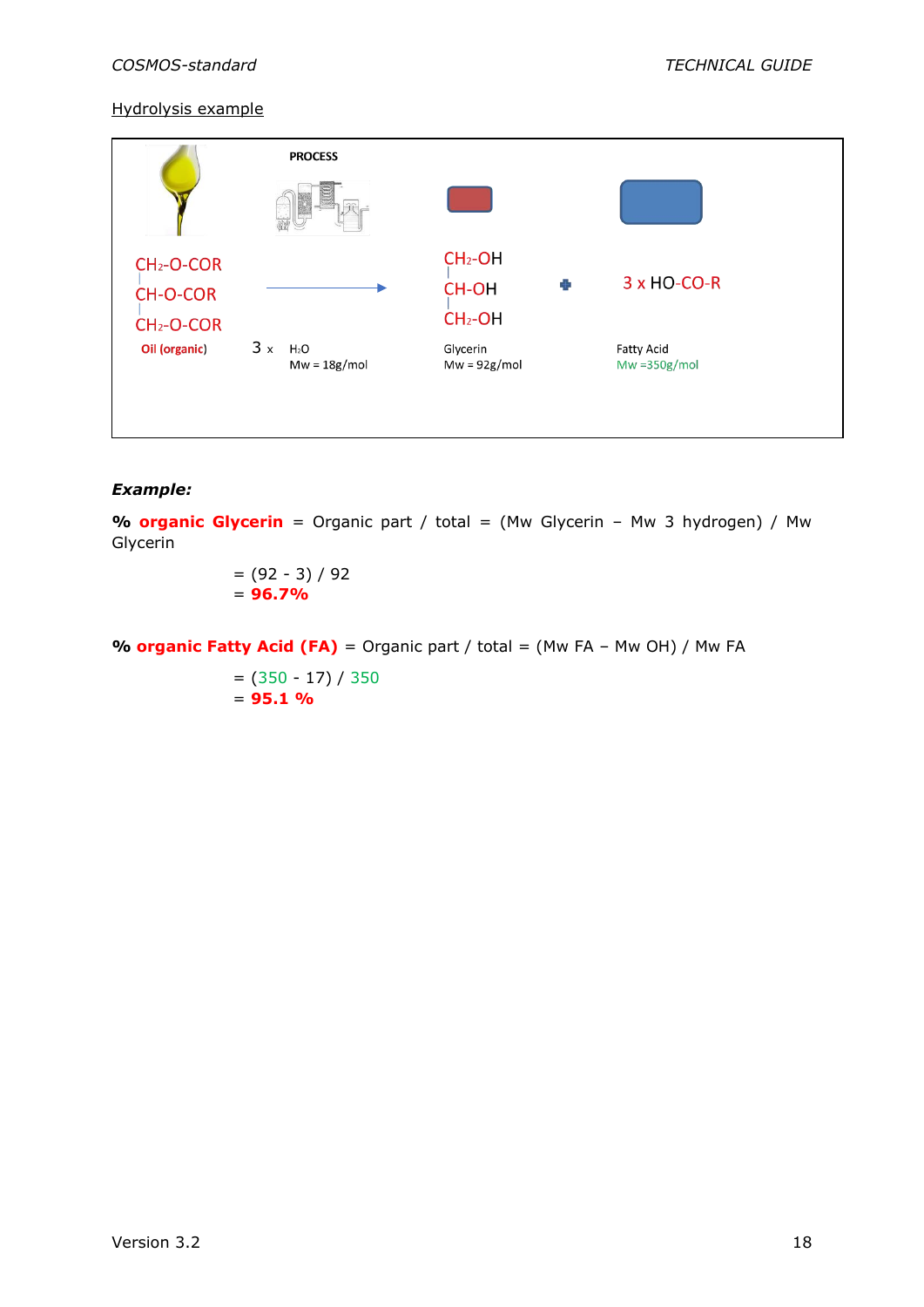#### Hydroglyceric extracts

To calculate the organic percentage of the total extract, it is necessary to calculate the PPAI organic percentage and CPAI organic percentage separately.

1) % ORG PPAI:

First step:

Ratio = [organic fresh plant / (extract - solvents) If the ratio is greater than 1, then it is counted as 1.

Second step:

% organic =  $\{$ [ratio X (extract - solvents) / extract] + [organic solvents / extract]} X 100

2) % ORG CPAI:

Glycerin in formula X organic index of the glycerin (0.967)

The total percentage of organic in an hydroglyceric extract is the sum of CPAI ORG% and PPAI ORG %

#### *Example*

#### Used:

| Organic Plant seed extract |                                                                                            |
|----------------------------|--------------------------------------------------------------------------------------------|
| (organic fresh plant)      | $= 0.25$ Kg                                                                                |
| Organic glycerin           | $= 0.7$ Kg (100% CPAI and 96.7% CPAI ORG)                                                  |
| Water                      | $= 0.75$ Kg                                                                                |
| Total extract obtained     | $= 1$ Kg including: Potassium Sorbate = 0.5 % (NNI) and<br>Sodium Benzoate = $0.5$ % (NNI) |

 $% NNI = 1%$ % CPAI = % Glycerin in extract =  $70\%$ % CPAI ORG = % Glycerin in extract  $X$  0.967 = 67.7%  $R = \text{[org fresh plant/(extract- solvent)} = \text{[0.25Kg / (1Kg - 0.7Kg)]} = 0.8$ % PPAI = % PPAI ORG = (org fresh plant/extract)  $X$  100 = (0.25Kg / 1Kg)  $X$  100 = 25% % ORGANIC = % PPAI ORG + % CPAI ORG =  $92.7\%$ % NATURAL ORIGIN = 100 - % NNI = 99%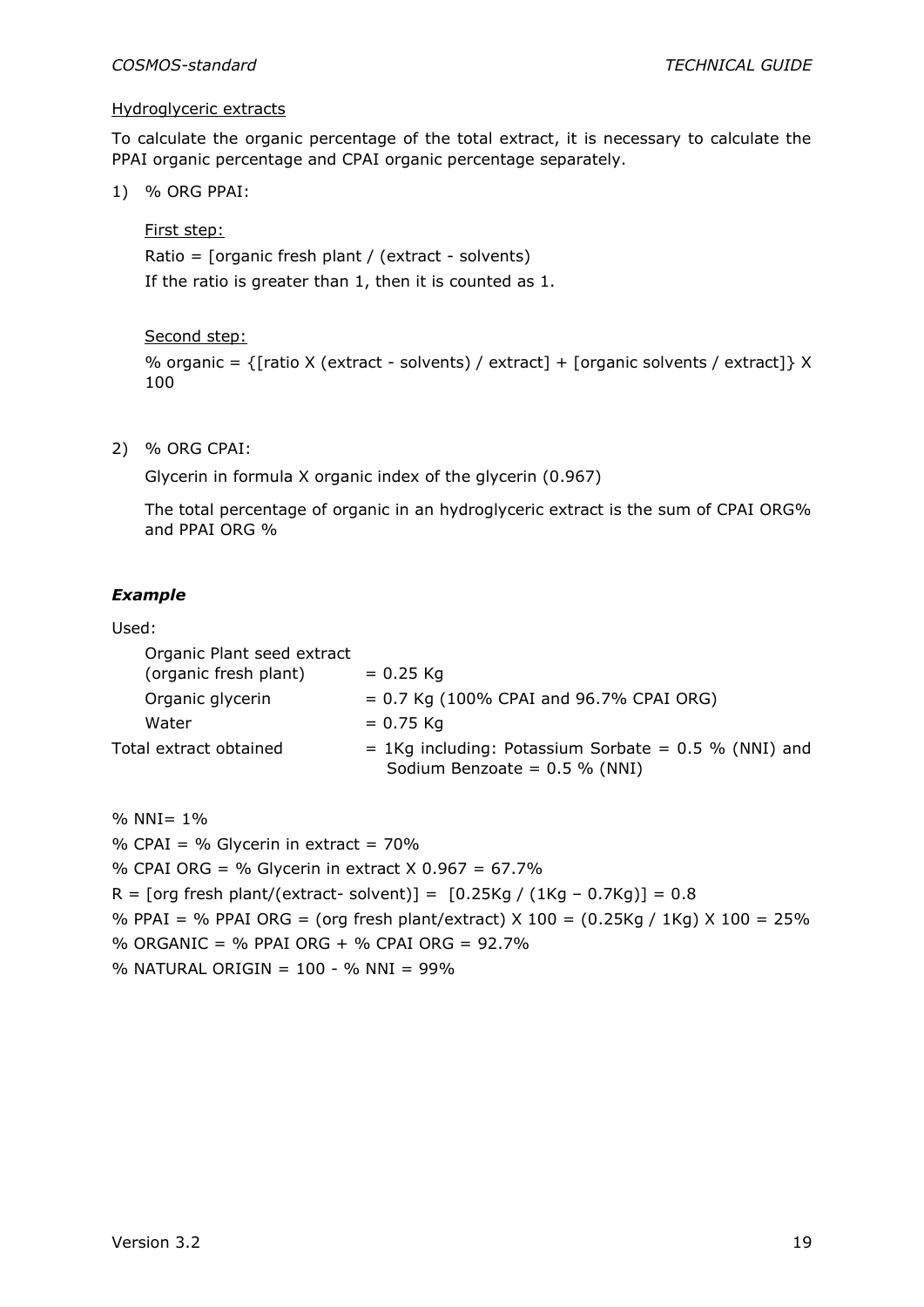#### Hydroalcoholic extracts

To have the organic percentage of the total extract, it is necessary to calculate separately the PPAI organic percentage and CPAI organic percentage.

1) % ORG PPAI:

First step:

Ratio = [organic fresh plant / (extract - solvents) If the ratio is greater than 1, then it is counted as 1.

Second step:

% organic =  $\{$ [ratio X (extract - solvents) / extract] + [organic solvents / extract]} X 100

2) % ORG CPAI:

% Org Alcohol – % denaturing agent

NB: the percentage of denaturing agent is counted as non-natural ingredient

#### *Example:*

Used:

| Organic fresh plant $= 80$ Kg |                                                                |
|-------------------------------|----------------------------------------------------------------|
| Water                         | $= 50$ Kg                                                      |
| Total extract obtained        | $=$ 100 Kg with denaturated organic Alcohol $=$ 60% (including |
|                               | denaturating agent at $1.2\%$ : 58.8% CPAI + 1.2% NNI)         |

```
Ratio = 80 / (100 - 60) = 2 \rightarrow ratio = 1
% ORGANIC = {[1 X (100-60) / 100] + [58.8/100]} X 100 = % PPAI ORG + % CPAI ORG 
= 98.8%
% PPAI = 100 – % CPAI – % NNI = 40%
% PPAI ORG = 40%
% CPAI = 58.8%
% CPAI ORG = 58.8%
% NNI = 1.2%
```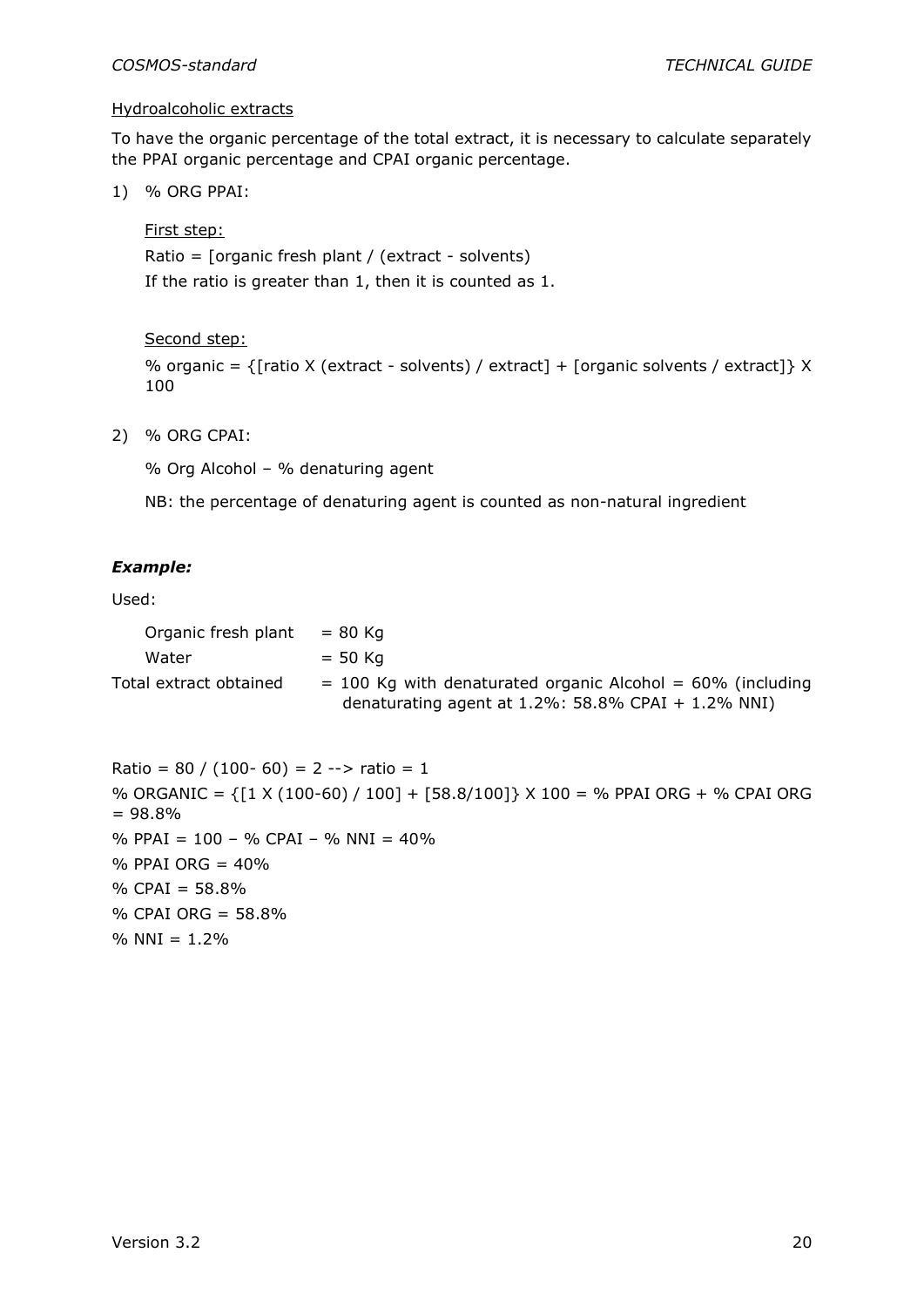#### Calculation of synthetic moieties

Example of a reference of cocoamidopropyl betaine at 30% in water:

Molecular weight of the whole molecule =  $342$  g/mol

Molecular weight of the petrochemical part =  $159$  g/mol

- 1) % of petrochemical moiety of the molecule =  $159/342 \times 100 = 46.4\%$
- 2) % of petrochemical moiety of the reference  $= 0.3 \times 0.464 \times 100 = 13.9\%$
- → The reference would be considered 16.1% CPAI and 13.9% synthetic moiety.

#### Organic CPAI calculation of fermented extract

100g of organic rice + y g of water + z g of yeast + 10g of solvent => 90g of fermented extract

% Organic CPAI = Ratio x (extract - solvent)/extract

With Ratio = ORGANIC RICE /(EXTRACT - SOLVENTS)  $= 100/(90-10)$  $= 1.25$ Ratio is  $> 1$  so is considered as  $1$ 

% Organic CPAI  $=$  (extract – solvent)/extract  $= (90-10)/90$ 

 $= 88.9%$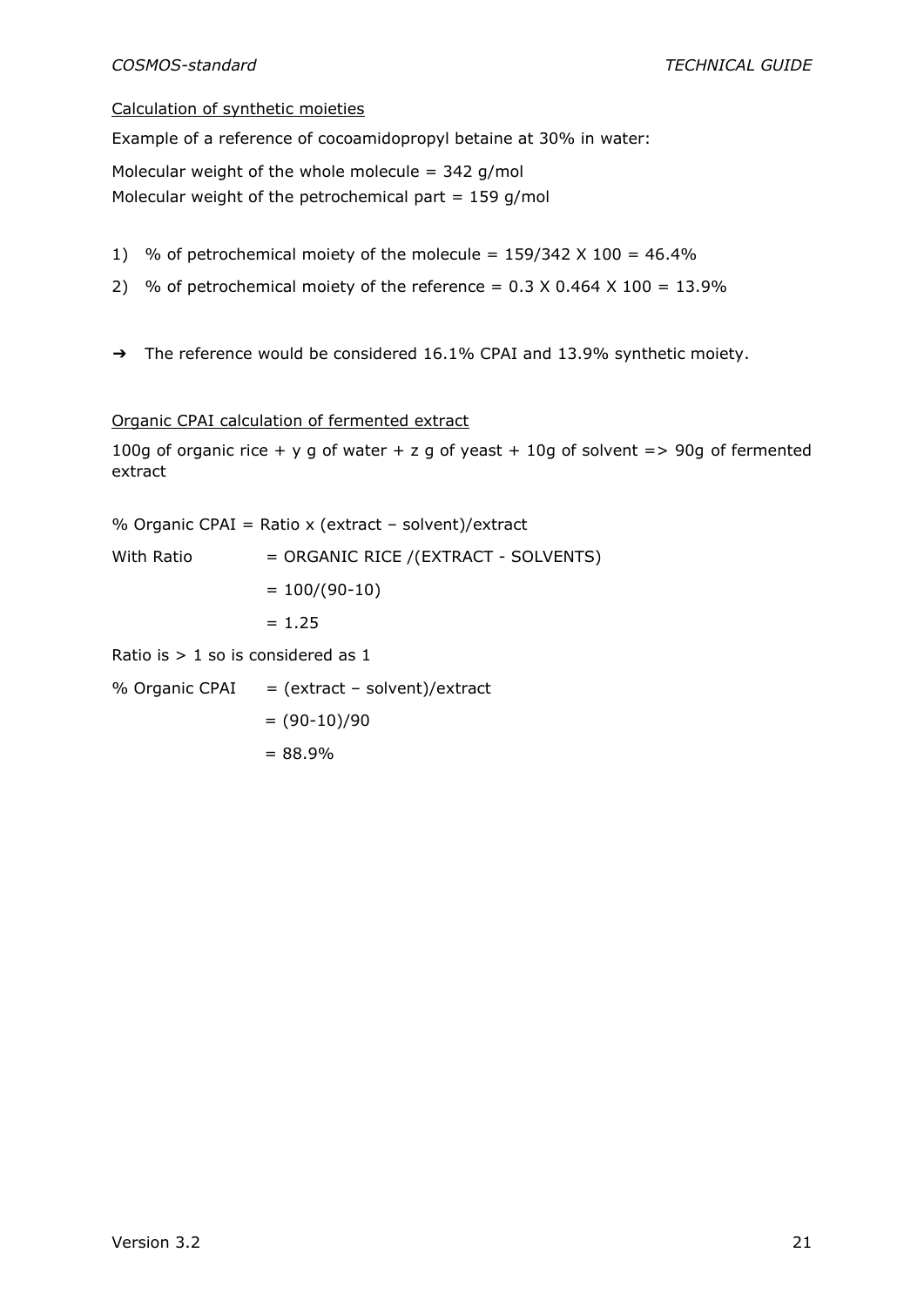### <span id="page-22-1"></span><span id="page-22-0"></span>**7. COMPOSITION**

#### *7.1 Rules for cosmetic products under organic certification*

#### *7.1.1 Ingredients*

#### *For soaps*

As a reminder, the term CPAI soap here in calculation relates to the part of CPAI derived just from the saponification.

#### *Example 1:* **Soap made with saponification (100 Kg)**

This calculation applies to liquid and solid soap.

| Olive oil (org)                                       | 50%   |
|-------------------------------------------------------|-------|
| Stearic acid (not part of the saponification process) | 10%   |
| Water                                                 | 5%    |
| Citric acid                                           | $1\%$ |
| Diluted Caustic soda (50% active)                     | 32%   |
| Essential oil                                         | 2%    |
| Mass of finale soap (after drying)                    | 91%   |

2 steps have to be considered:

- calculation of the grade (COSMOS ORGANIC / COSMOS NATURAL), and
- final organic % (to be added on the label for COSMOS ORGANIC products)

**Step 1:** Calculation of grade (COSMOS NATURAL / COSMOS ORGANIC) for the total product (7.1.1)

7.1.1: "When making soaps from raw materials into finished product (use of plant oils), no change of the criterion: organic PPAI / all PPAI > 95%"

Here in the example: organic PPAI / all PPAI = (50)/ (50 + 2) = 96% > 95 % ==> **COSMOS ORGANIC** grade

**Step 2:** Calculation of organic percentage of the total product (7.1.2, based on 6.2.4 rules)

7.1.2: As reported in 7.1.2 of COSMOS-Standard for soap (rinse-off products) it is required to reach at least 10% org in the total product.

*6.2.4: "CPAI % organic = [(all organic starting primary raw materials – organic starting*  primary raw materials in excess) / (all starting primary raw materials - all starting primary *raw materials in excess)] x 100."*

Organic CPAI % = (organic olive oil  $-$  0) / (all ingredients – water evaporated) Excess is water lost during the drying step.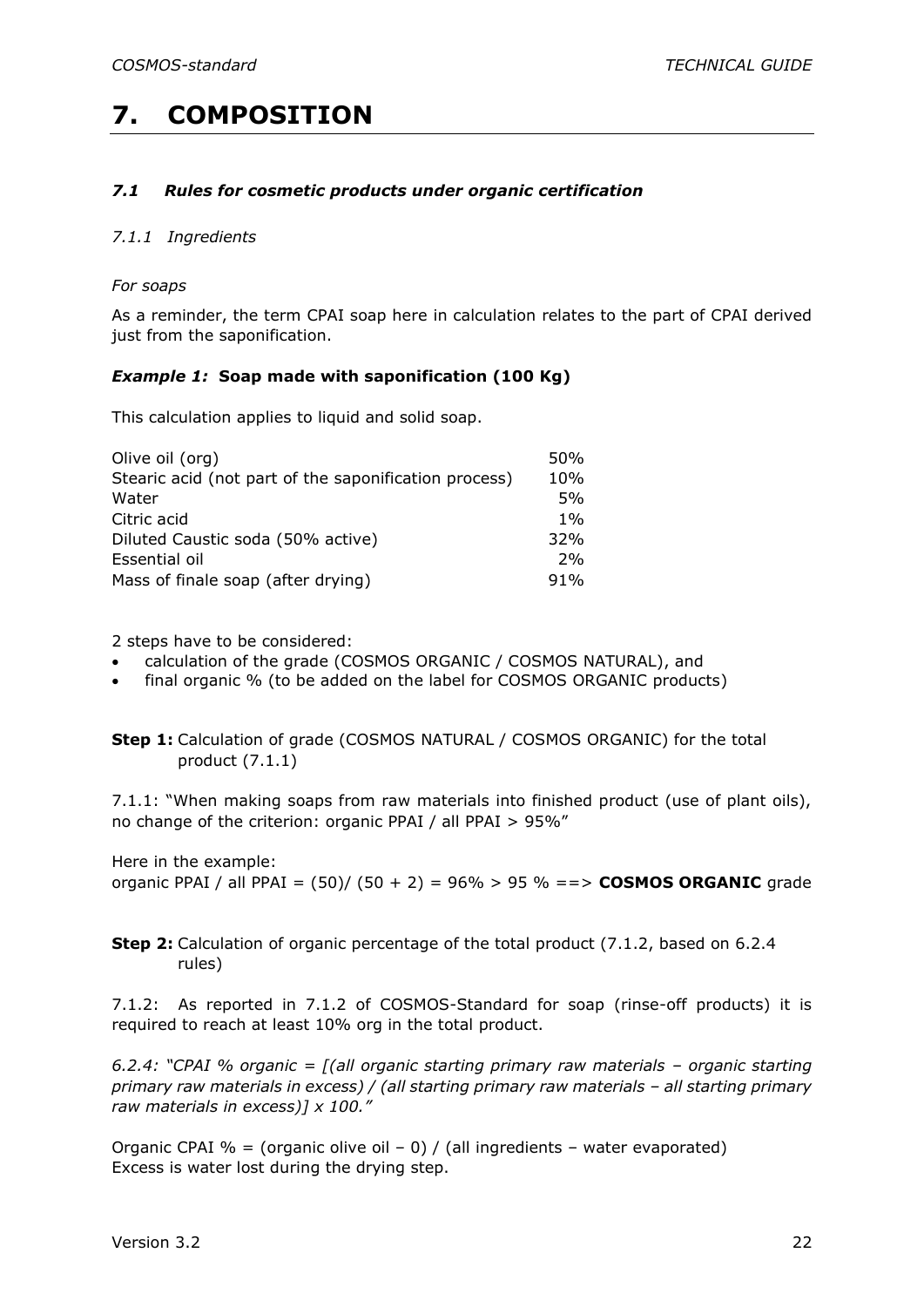Organic CPAI % =  $(50 - 0) / (100 - 9) = 50/91 = 54.9%$  organic

Organic % of the final product = % of organic ingredients introduced of the dried soap weight

There will always be remaining water in soap.

In the case of organic essential oil used, the final organic content will be: Total oOrganic CPAI % =  $(50+2 - 0)$  /  $(100 - 9) = 52/91 = 57.1%$  organic

#### *Example 2:* **Soap (100 Kg) made with soap noodles**

| Organic Essential Oil                                 | 2%    |
|-------------------------------------------------------|-------|
| Soap noodles                                          | 98%   |
| Composition of soap noodles:                          |       |
| Olive oil (org)                                       | 52%   |
| Stearic acid (not part of the saponification process) | 10%   |
| Water                                                 | 5%    |
| Citric acid                                           | $1\%$ |
| Diluted Caustic soda (50% active)                     | 32%   |

If COSMOS certified noodles are used, please refer to the percentages declared by the suppliers and showed on COSMOS database. If not, please consider the previous example.

 $CPAI: 52+10+1 = 63%$ Organic CPAI soap:  $52/52 = 100\%$ Organic CPAI:  $52/ (100+0) = 52\%$ 

**Step 1:** Calculation of grade (COSMOS NATURAL / COSMOS ORGANIC) for the total product (7.1.1)

As reported in 7.1.2 of COSMOS-Standard for soap (rinse-off products), it is required to reach at least 10% org in the total product.

*(organic PPAI + organic CPAI soap) / (all PPAI + CPAI soap) > 95%* using the following equations: Grade for final product:  $(2+100)/(2+100) = 100\% = > \text{COSMOS ORGANIC}$ 

Note: CPAI Soap will always be 100%

In the case of non-organic essential oil used, the final organic content will be: Grade for final product:  $(100) / (2+100) = 98\% = > \text{COSMOS ORGANIC}$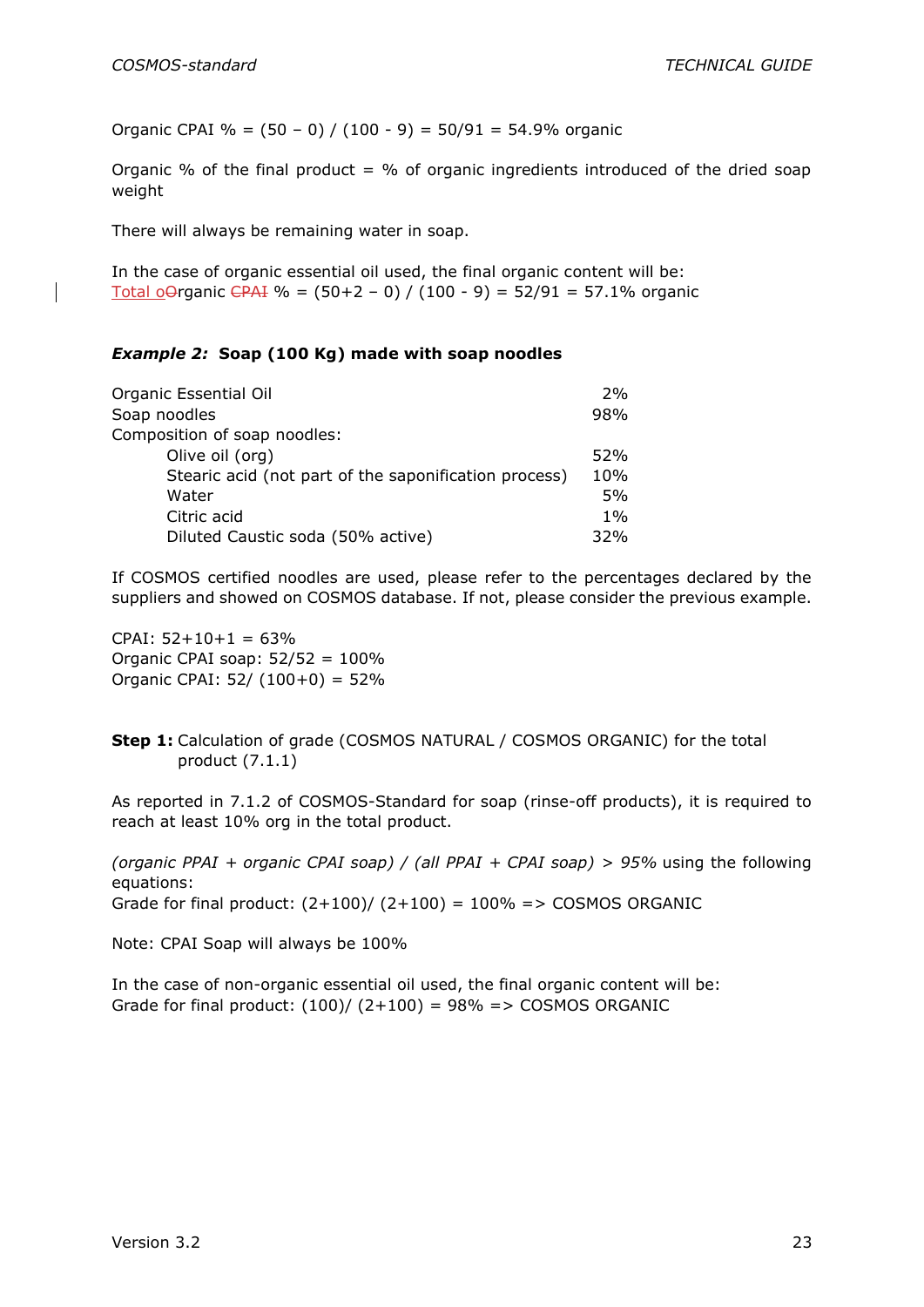**Step 2:** Calculation of organic percentage of the total product (7.1.2, based on 6.2.4 rules)

7.1.2: "By exception, for rinse-off products, non-emulsified aqueous products, and products with at least 80% minerals or ingredients of mineral origin, at least 10% of the total product must be organic"

Organic % = organic PPAI + organic CPAI Organic  $% = 2 - 52 = 54%$ 

Total organic % = organic PPAI + organic CPAI  $= 2 +$  [organic CPAI (noodle) x noodle's ratio in the final soap]  $= 2 + [(52 \times 98)/100]$  $= 2 + 50.9$  $= 52,9%$ 

<span id="page-24-0"></span>In the case of non-organic essential oil used, the final organic content will be  $\frac{50.9}{52\%}$ .

#### *7.4 Palm oil, palm kernel oil and derivatives*

Ingredients from 7.4 do not have to be from palm oil as long as they comply with the COSMOS-standard.

**Example**: glycerine from 100% rapeseed oil is acceptable.

*"If a commercial reference/blend contains some of the ingredients from the above list plus other ingredients not from the list (e.g. an extract), none of the ingredients have to be from CSPO)"*

It is considered as a mixture or a blend only if it is a commercial reference and not a mixture made by the cosmetic manufacturer itself.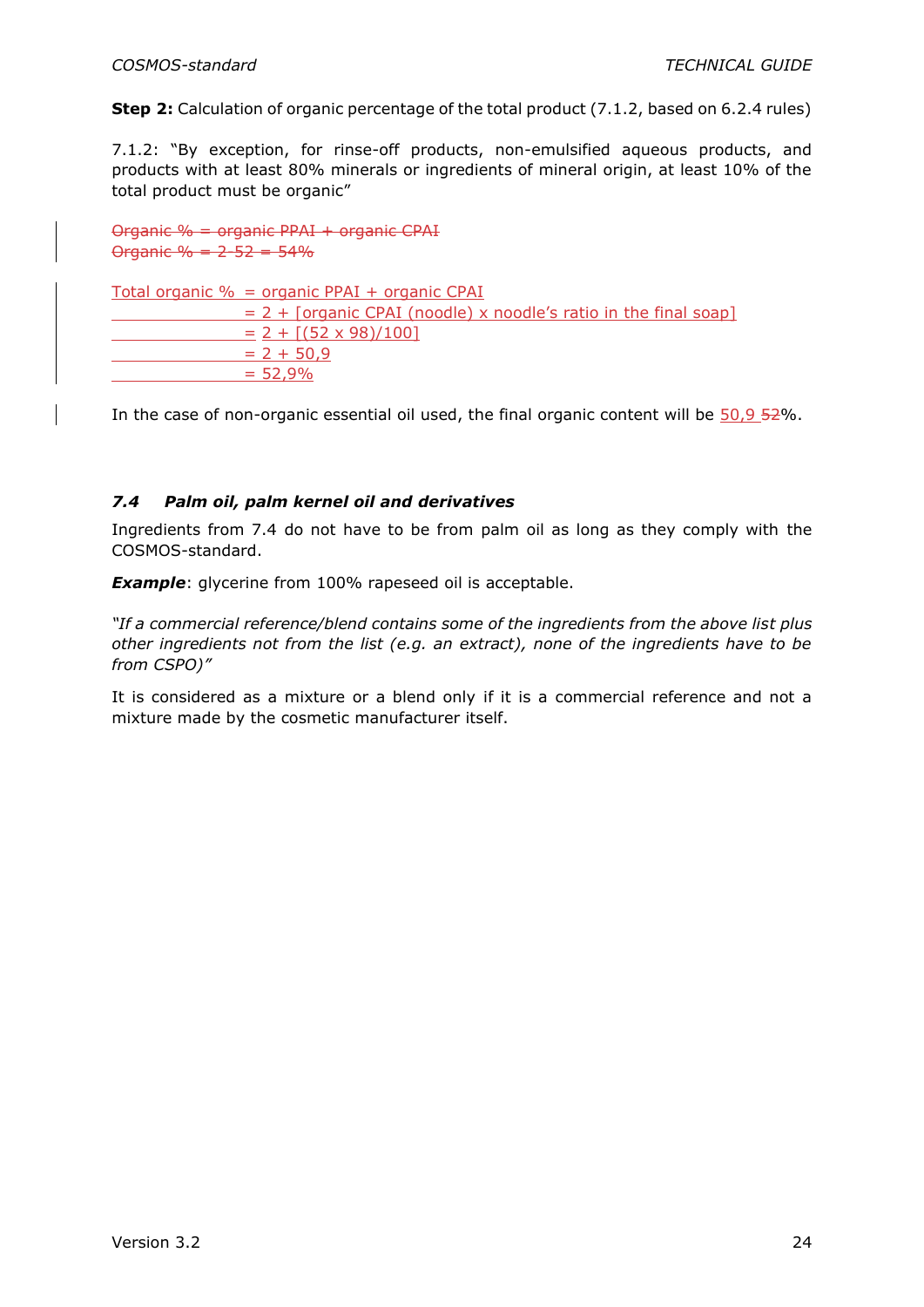### <span id="page-25-0"></span>**8. STORAGE, MANUFACTURING AND PACKAGING**

A company that fills samples in sachets for 'free giveaway' (eg. at trade shows) does not have to be audited or certified by a COSMOS authorised certification body, provided that the batch has been manufactured by a company that is certified.

#### <span id="page-25-1"></span>*8.3 Packaging*

Each component of the finished product packaging must be compliant with the standard: tubes, bottles, jars, caps, capsules, sachets, boxes, etc.

The following items do not have to be checked:

- accessories sold with a product such as make-up applicator, spatula, spoon, or attached to a product such as ribbon or rope
- elements added inside the secondary packaging such as plastic molds
- labels material, ink, glue
- packaging for free samples, packaging for bulk products (B to B), packaging for COSMOS APPROVED raw materials
- lubricant in the pump, glue in pencils as long as there is no contamination of the cosmetic formula, treatments and lacks
- coatings on card/paper
- all the components working as sealers
- gaskets
- droppers and their specific caps
- external part of a lipstick as long as available compliant alternatives do not exist widely.
- mechanism for Lipsticks: internal part used to turn / push the product
- all technical parts in make-up products such as brush, applicator, flock, rob...
- all the components working as joints
- internal flexible pouch
- multilayers
- pumps and specific associated caps (bottles have to be checked)
- **liners**
- secondary packaging only used for special event (gift boxes/ end of stocks, etc).
- protection Sleeves; however, it is allowed if around the closure system only. Full sleeve is not allowed. Exceptions could be granted for small products (eg. make-up products).

#### *8.3.1*

#### *Minimise the amount of material used*

It must be demonstrated via an appropriate ratio between packaging and product, ratio depending on the type of product, or by avoiding secondary packaging where possible, or any other relevant means.

*Example*: 10ml bottle in a box for 30ml bottle with cardboard inside to protect the bottle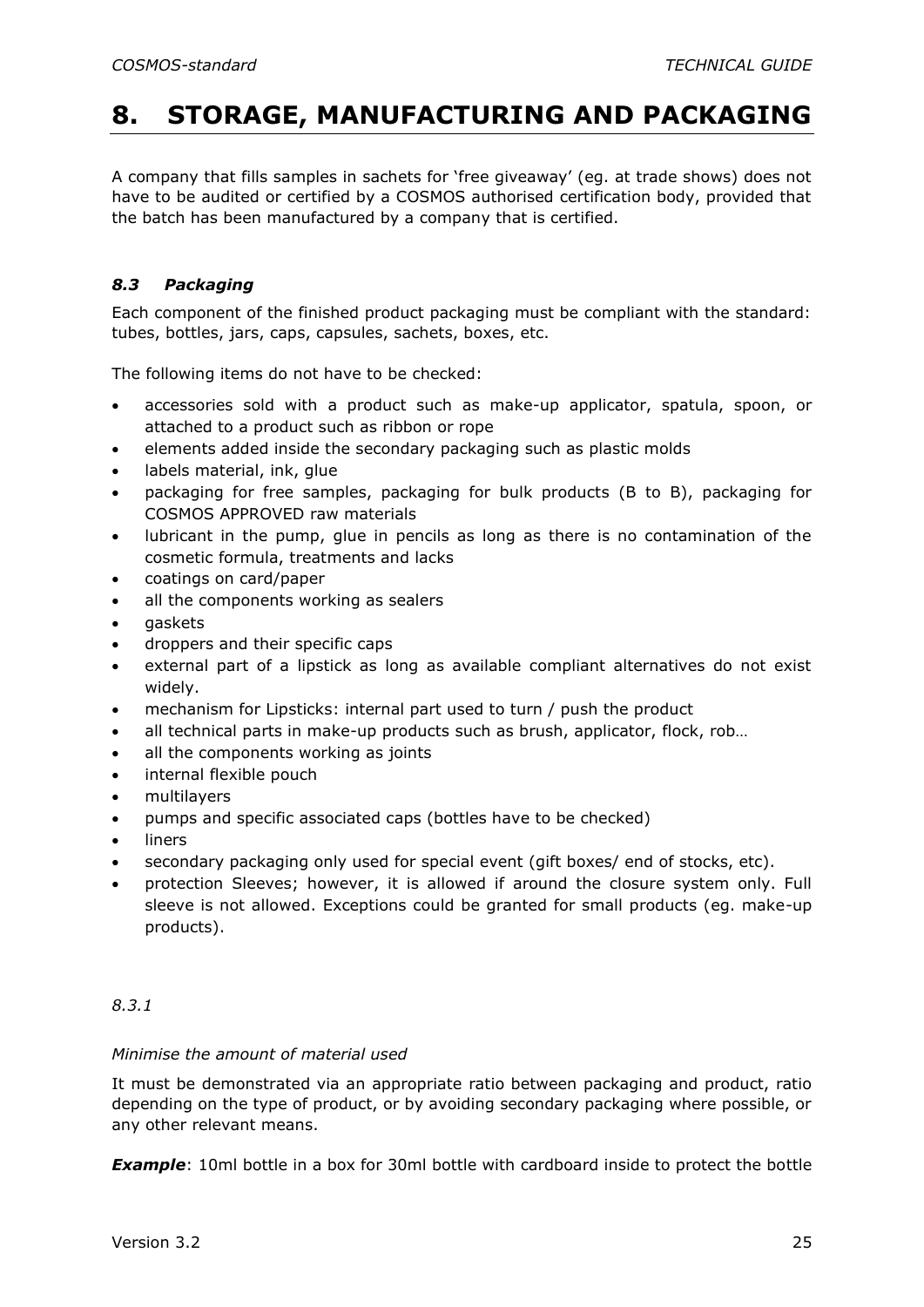#### *COSMOS-standard TECHNICAL GUIDE*

#### Solutions for change:

- use bigger bottle in order to reduce ratio packaging/product
- use thinner bottle/cap to reduce again ratio packaging/product
- use a 30ml bottle to avoid cardboard inside
- use a 10ml box to avoid cardboard inside
- no box at all

#### Material that can be recycled

The following points will be considered to assess if a material can be recycled:

- material is easy to separate
- material is a monomaterial
- there is appropriate identification of material

#### *Material that can be reused*

A material that can be refilled for instance

#### *8.3.2*

#### *Packaging* review

Packaging review against 8.3.1 must be demonstrated by any relevant means, such as for instance minutes of meeting regarding packaging impact or packaging materials policy…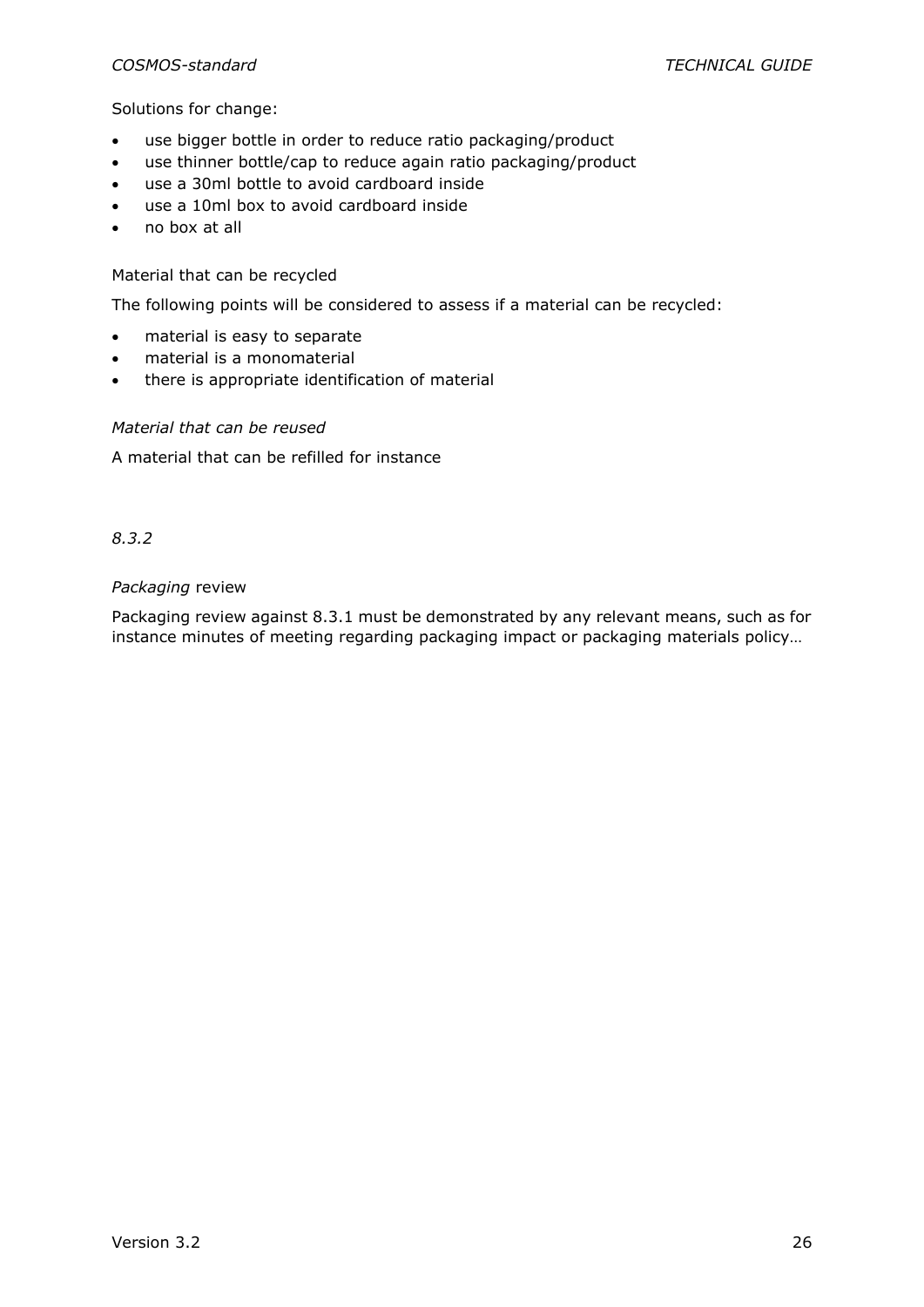#### <span id="page-27-0"></span>*8.4 Fabrics*

Wool used for felted soap is considered as fabric materials, not as packaging materials, and should therefore comply with the requirements related to fabrics.

#### COSMOS ORGANIC

- fabric must be composed of 100% organic natural fibers;
- the fabric must be certified according to GOTS (Global Organic Textile Standard) or OCS 100 (Organic Cotton Standard).

If pigments are added, they need to be compliant with COSMOS-standard or GOTS.

#### COSMOS NATURAL

Besides the rule for Cosmos Natural fabrics in the Standard, the following exemption can be applied.

Fabric and non-woven fabric materials used in cold depilatory wax products can be used for COSMOS NATURAL if they meet the following requirements:

- fabric materials allowed are natural and natural origin fibers;
- fabric materials do not contain any synthetic fibers;
- fabric material binder might contain some petrochemical origin additives for technical reasons, at level of 3% maximum in the binder and 1% maximum in the fabric.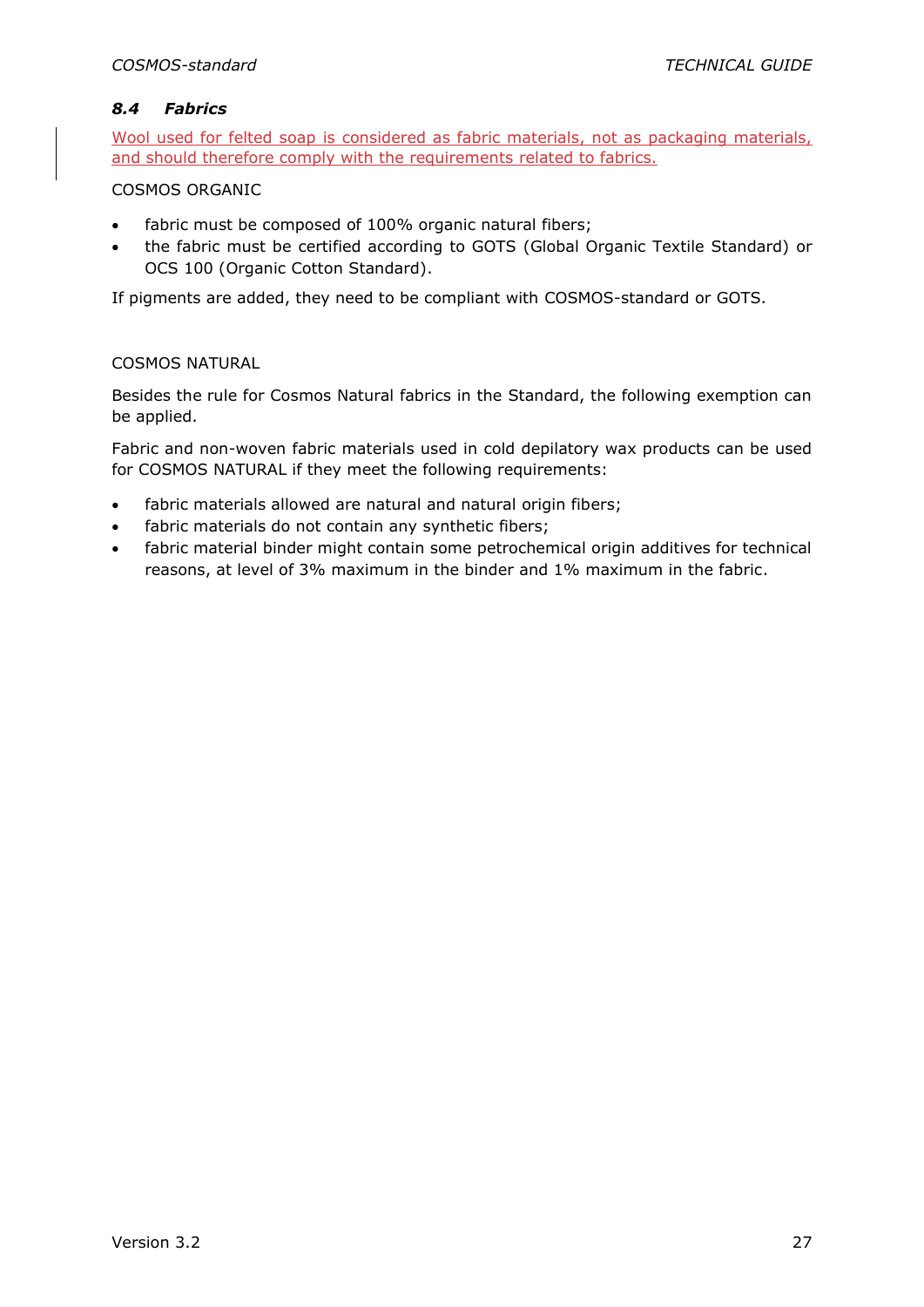### <span id="page-28-1"></span><span id="page-28-0"></span>**9. ENVIRONMENTAL MANAGEMENT**

#### *9.2 Cleaning and Hygiene*

Cleaning products used at any stage of the process of COSMOS certified ingredients / products have to fulfil the requirements (tanks, tools, etc). Cleaning products not involved in the processes (toilets, floors, conventional products, etc.) are not concerned.

Plant based cleaning products certified according to one of the following organic programmes may be used: Ecocert, Ecogarantie, ICEA, Nature & Progress, Soil Association, United States National Organic Program (NOP), or Australian Organic Standards (AOS).

Products endorsed by labels including Nordic Swan or Ecolabel may be used if the natural origin of their active ingredients and surfactants has been confirmed.

Other standards for cleaning products can be submitted to the Technical Committee for assessment.

If national regulations force the use of specific cleaning products, requests for exemption can be submitted to the Technical Committee.

9.2.2 In addition, other materials can be used:

- 1-propanol
- acetic acid (any origin)
- glutaric aldehyde

9.2.4 Certifiers may allow exemptions for companies to use conventional cleaning products after COSMOS certified processing and before conventional processing if required (in this case, the 2 cleanings -ie. before and after manufacture- with compliant cleaning/disinfection products will not be mandatory.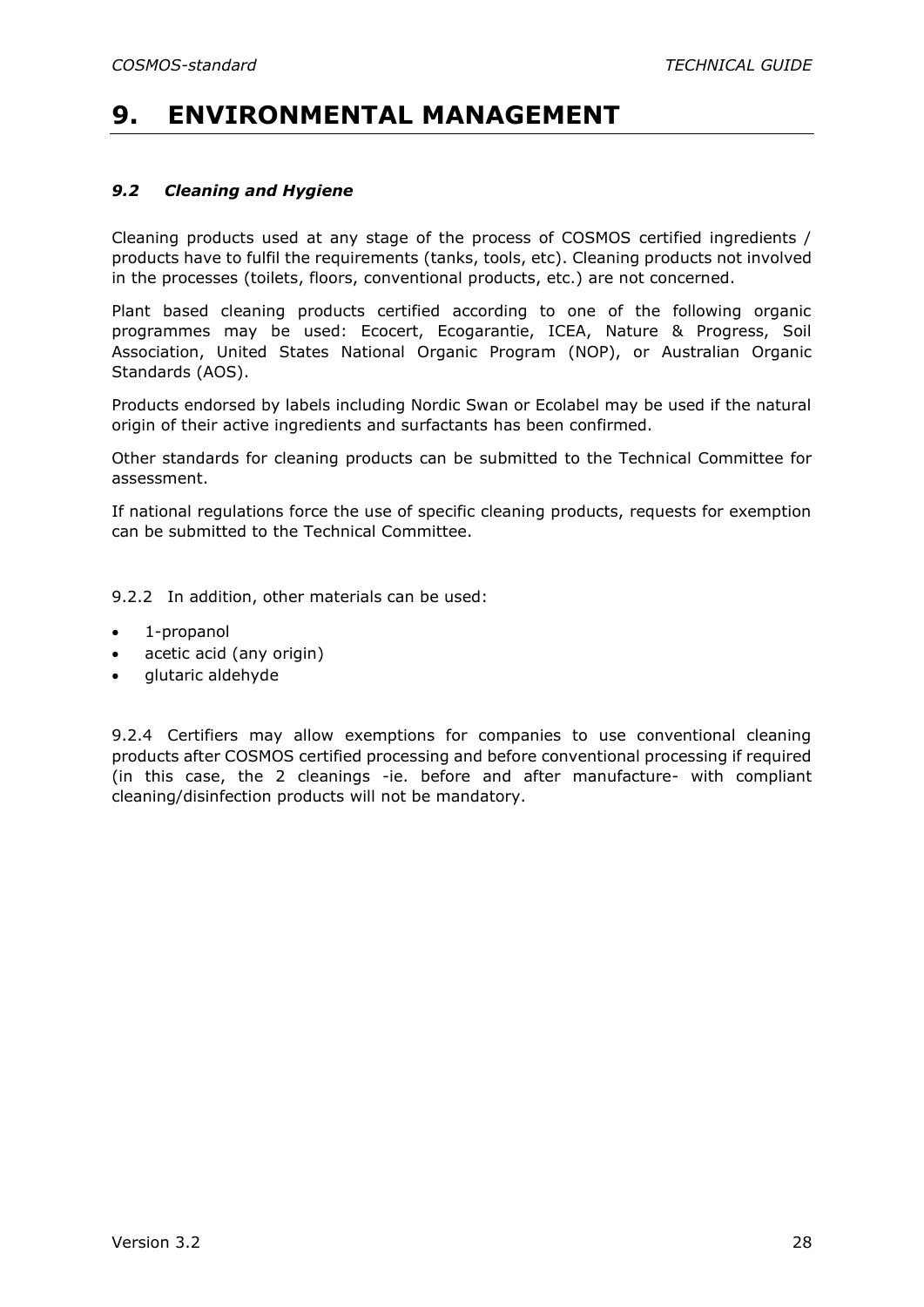### <span id="page-29-1"></span><span id="page-29-0"></span>**10. LABELLING AND COMMUNICATION**

#### *10.1 General rules*

The use of pseudo organic logos and seals, that might mislead or confuse consumers, must not be used in conjunction with COSMOS certified products or approved ingredients.

A "pseudo" logo can be understood as a logo that confirms certification or quality although there is no standard and no evaluation by a third party. Standard examples are logos created by companies just for their own use and without third party control.

Organic logos are not allowed in conjunction with COSMOS natural products or approved ingredients. For example, a COSMOS natural finished product should not bear a logo with the term "bio" or "organic". Company names or brands are not considered as logos. If in doubt, request a clarification from the Technical Committee.

10.3 of the standard also provides limitation of the indication of organic ingredients in case of natural products. In case of a product which is organic certified, additional pseudo "bio logos" might be acceptable.

The percentages of natural origin ingredients and organic origin ingredients must be indicated on the label with a precision of maximum 2 decimals. It is possible to round down to the last unit. However, it is forbidden to round up to the next unit.

#### <span id="page-29-2"></span>*10.5 For raw materials with no organic content*

*"Raw materials with no organic content that are approved (as per 6.2.2, 6.2.3 and 6.2.4) must make no reference on the label or on relevant documents to the term certified or to organic."*

COSMOS has implemented this requirement to avoid confusion to manufacturers of COSMOS CERTIFIED products when the ingredients are selected for the formulations. COSMOS APPROVED raw materials do not have any organic content and are not organic certified.

Thus, providers of non-organic raw materials are asked not to use the words certified (in any language), organic or bio (in any language) on raw material names, on labels and on relevant documents related to COSMOS approved raw materials (except in cases of company names). In cases where « bio » or « org » is within a word it may be acceptable if it is clearly not misleading. It is the CB's responsibility to assess such cases.

Examples not allowed:

xxx BIO BIO-xxx BIO xxx ORGANIC xxx xxx ORGANIC ORGANIC-xxx xxx ORG ORG-xxx ORG xxx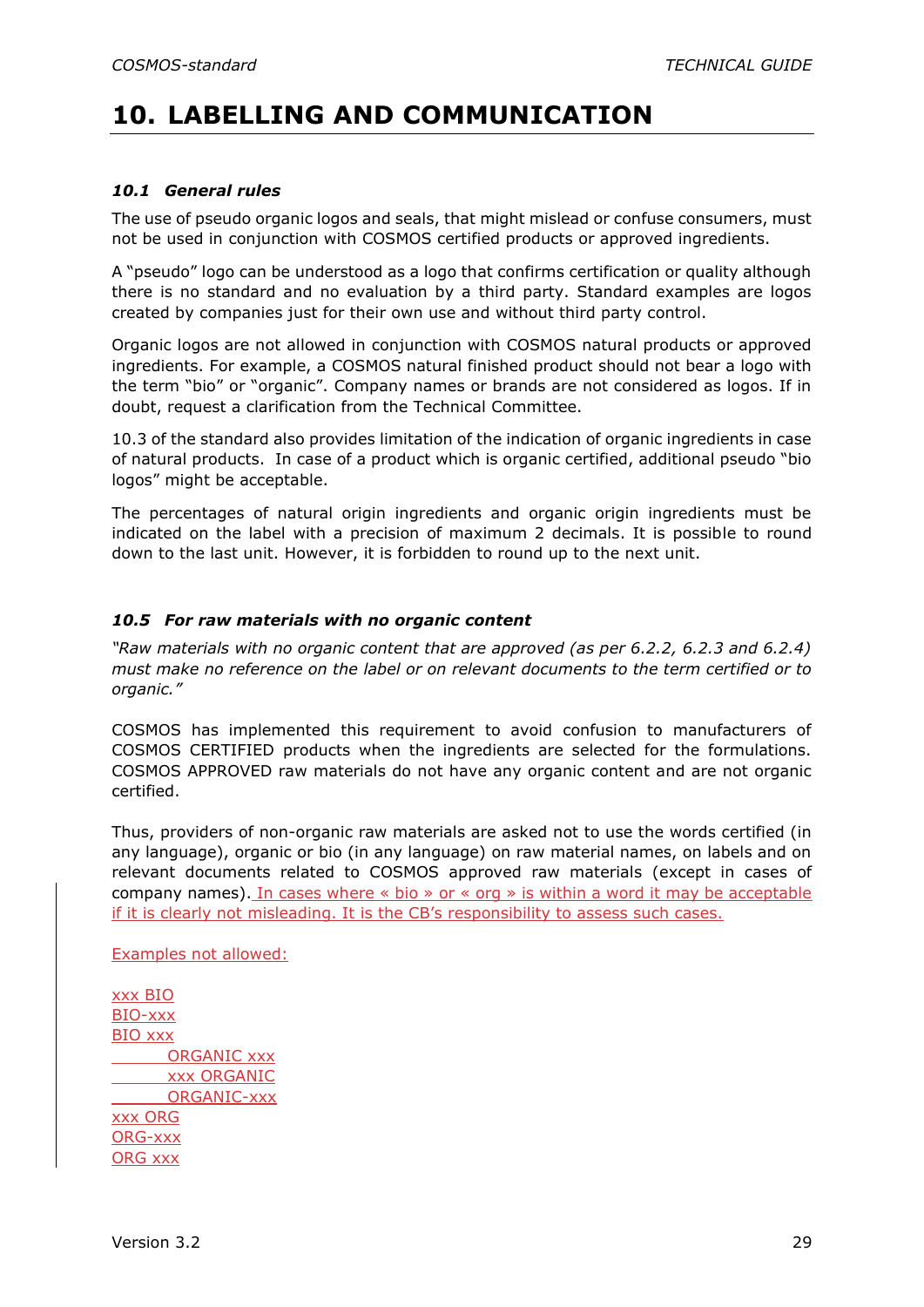### <span id="page-30-1"></span><span id="page-30-0"></span>**11. CERTIFICATION AND APPROVAL**

#### *11.1 Certification*

#### *Documentary evaluation and preparation of on-site audits*

For the certification scope (Scope 1), approval for all ingredients, formulas, labels and packaging used in certified products or ingredients is required.

Assessment of each ingredient is made through a number of different documents including technical data sheet, and a raw material questionnaire summarising all requested compliance points, and/or organic certificates.

During the audit, any non-conformities will be identified (though additional ones may be identified during the evaluation process). They are classified according to 2 categories:

#### *"Minor" non-conformities*

A minor non-conformity is one that does not alter the characteristics of the product to be certified, and/or does not conflict with the principles of the COSMOS-standard and its most important requirements and is not considered to be misleading to consumers.

#### *"Major" non-conformities*

A major non-conformity is one that alters or may later alter the characteristics of the product to be certified, and/or conflicts with the principles of the COSMOS-standard and its most important requirements and/or can be considered as misleading to consumers. Some major non-conformities may lead to critical measures (see correction plan) and decertification of the product, or in extreme cases withdrawal of certification from the client.

#### *Correction plan*

The correction plan lists non-conformities and classifies them according to their degrees of severity ("major" or "minor"). It also identifies, for each non-conformity, the consequence for the certification, appropriate actions to be taken and any further conditions.

The consequence for the certification is defined according to the nature and severity of the non-conformity as well as its frequency and scale and the risk of fraud.

Appropriate measures may be:

- continuation of certification under conditions
- reduction of the scope of certification
- suspension of the certification
- withdrawal of the certification.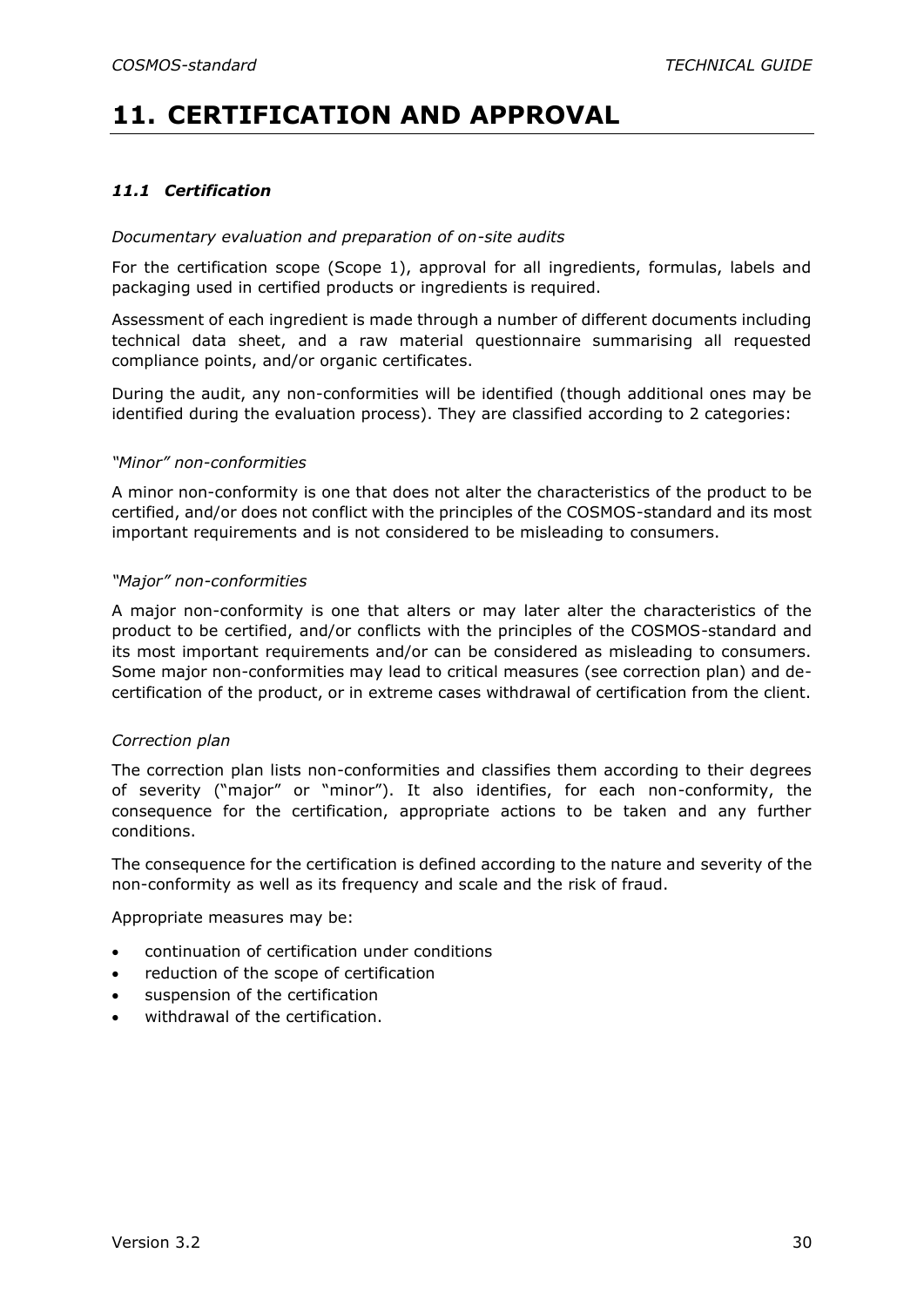#### <span id="page-31-0"></span>*11.2 Approval of ingredients*

#### *Raw material questionnaire*

For all non-organic raw materials (Scope 2), each certification body will use a questionnaire based on common questions defined by COSMOS for raw material approval. Please note that not all certification bodies are accredited for Scope 2.

#### *Non organic raw materials available on the database*

Compliant non-organic raw materials are available on [www.cosmos-standard-rm.org.](http://www.cosmos-standard-rm.org/)

Ingredients published on the COSMOS database are recognized and accepted by all certification bodies.

NB: this database is password protected and is only available to applicants and clients of authorised certification bodies and to members of COSMOS member associations. Please contact your authorised certifier or association for the password.

Raw materials identified with an asterisk\* relate to Appendix II (petrochemical solvents and/or halogenation processes in activating steps) or Appendix V.2. (petrochemical solvents for extraction of PPAI), Appendix V.3 (ingredients containing petrochemical moieties) or Appendix V.4 (other agro-ingredients under derogation). The same INCI can be with or without this identification depending on the manufacturing process.

On periodical review of the raw material database these raw materials may be removed, when raw materials which do not use these processes become available in sufficient amounts.

Re-assessment of non-organic raw materials needs to be made at least every 3 years (or as soon as any change) in order to confirm any change on process and origins of accepted raw materials. This can be done through a declaration.

#### *Ingredients changing of status*

For several reasons (change in process, error, etc), ingredients may change status (become non-compliant or remain compliant but with different percentages that may affect the final ingredients/products percentages). These cases are considered by the Technical Committee who may decide to allow a transition period, depending on the context, impacts and potential alternative. Non-compliant ingredients will be removed from the database and cannot be used in any new formula.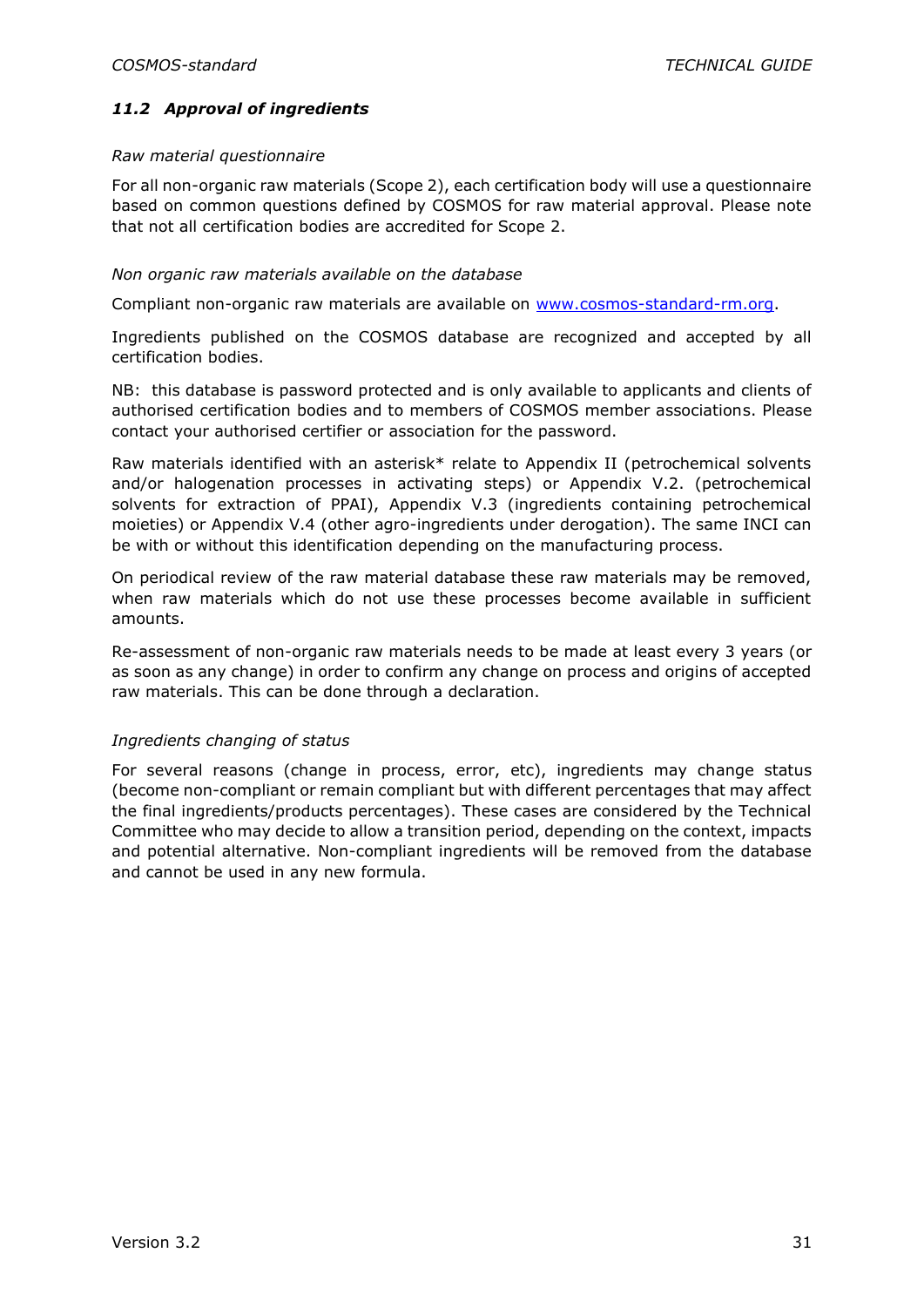### <span id="page-32-0"></span>**Appendix II**

BIOTECHNOLOGY PROCESSES (Fermentation, stem cells culture, etc):

Ammonia/Ammonium salts and other Nitrogen sources are allowed; Sodium Selenite is allowed as Selenium source.

NEUTRALIZATION (allowed to obtain Na, Ca, Mg and K salts):

Ammonia is allowed in the neutralization process to form Ammonium Lauryl Sulphate and Ammonium Glycyrrhizate (and any other Ammonium salt – as long as the other criteria including biodegradability and aquatic toxicity are fulfilled).

### <span id="page-32-1"></span>**Appendix III**

All caustic sodas and potashes (INCI: Sodium Hydroxide, Potassium Hydroxide) are allowed. The decision will be reviewed depending on any technical developments.

### <span id="page-32-2"></span>**Appendix IV**

Hydroxyapatite can be used in oral cavity hygiene products and in leave-on products.

Metals from natural origin directly obtained from pure metals or from electrolysis are accepted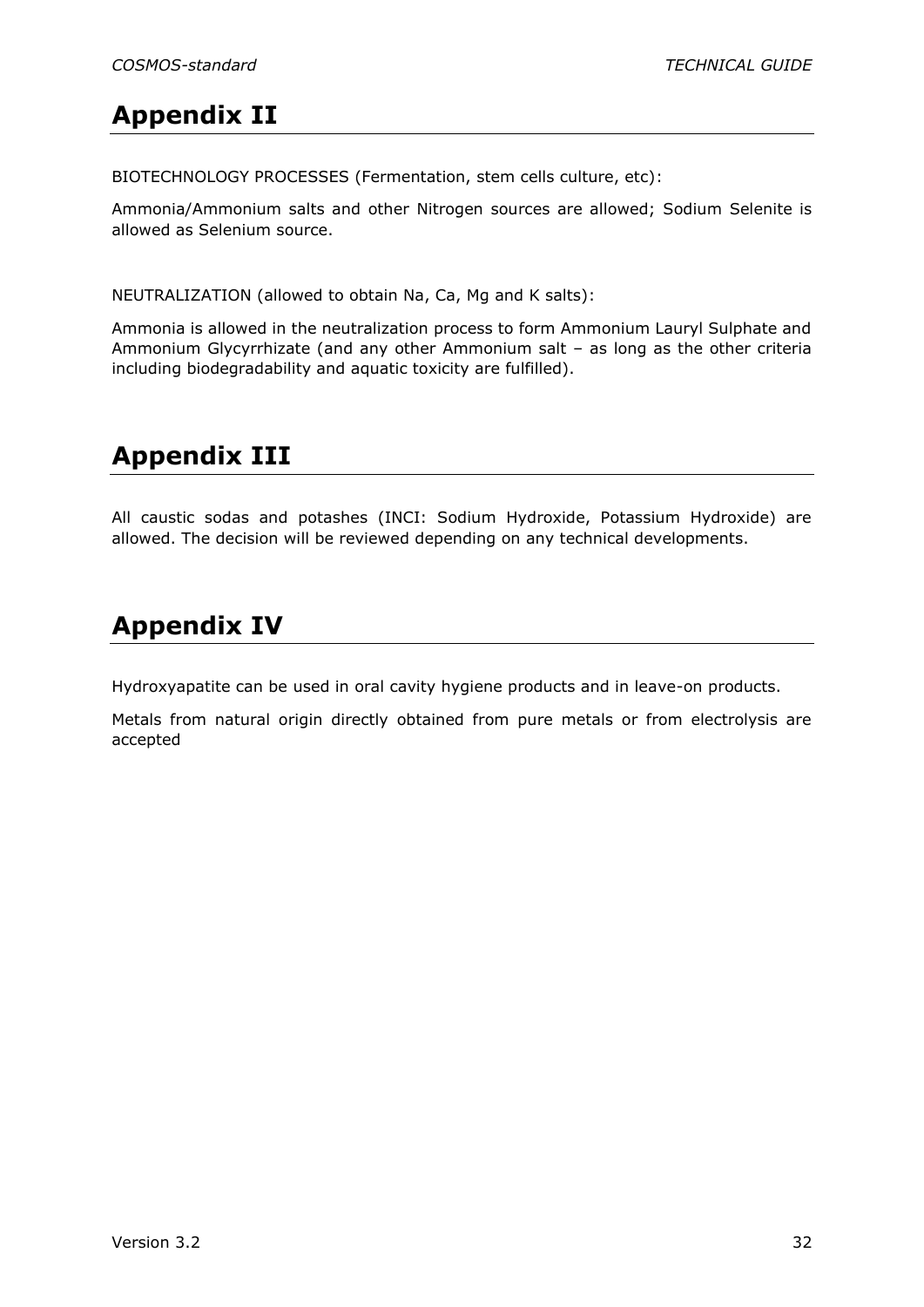### <span id="page-33-0"></span>**Appendix VI and VII**

PHYSICALLY PROCESSED AGRO-INGREDIENTS THAT MUST BE ORGANIC (Appendix VI)

Ingredients that must be ORGANIC for COSMOS ORGANIC certification (which belong to the lists):

- no mixture (one component)
	- ingredients must be used in organic quality according to Appendix VI (example: Sunflower oil or Wax);
	- this also applies to single ingredients which are stabilized with additives or contain preservatives
		- (example: Sunflower oil, stabilized with Tocopherol);
- non-complex/simple mixture (two components) Hydrolates with two plants are in this category
	- ingredients must be used in organic quality according to Appendix VI (example: Herbal extract/macerate with Sunflower oil);
	- if one of the ingredients is added as a solvent to other active ingredients, to make them available, the ingredient does not need to be used in organic quality (example: Tocopherol dissolved in Sunflower oil);
- complex mixture (three and more components)
	- the criteria does not apply except when all ingredients of the mixture are listed in Appendices VI/VII.

It is considered as a mixture or a blend only if it is a commercial reference and not a mixture made by the cosmetic manufacturer itself.

CHEMICALLY PROCESSED AGRO-INGREDIENTS THAT MUST BE MADE FROM ORGANIC ORIGIN AGRO-INGREDIENTS (Appendix VII)

Ingredients that must be ORGANIC for COSMOS ORGANIC certification (which belong to the lists):

- no mixture (one component)
	- this also applies to single ingredients which are stabilized with additives or contain preservatives
		- (example: Ethyl alcohol with denaturing agent);
- non-complex/simple mixture (two components) Alcoholic extract are in this category
	- ingredients must be used in organic quality according to Appendix VI (example: Herbal extract);
- complex mixture (three and more components)
	- the criteria does not apply except when all certifiable ingredients of the mixture are listed in Appendixes VI/VII.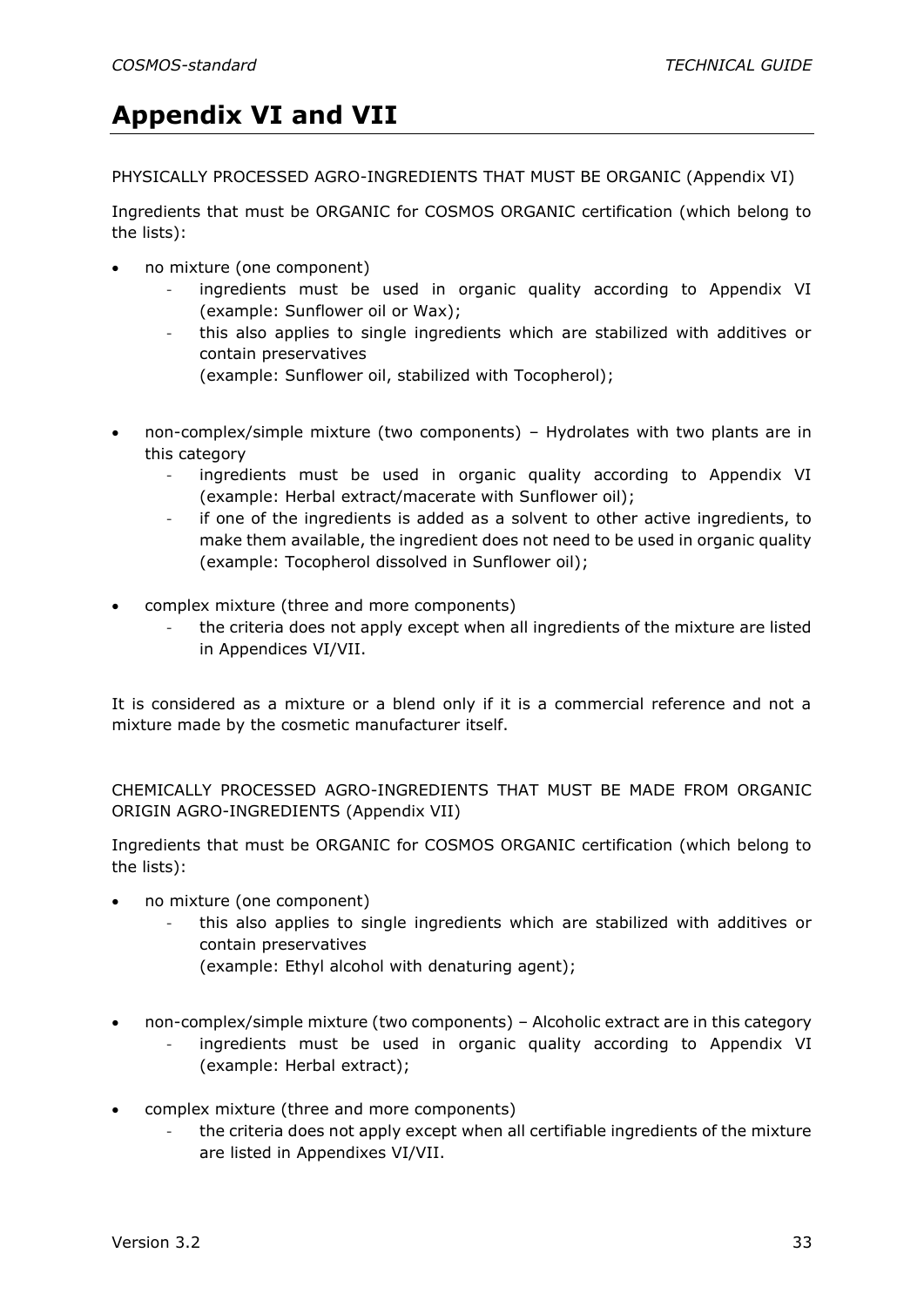#### *Shortage of an organic raw material*

In the case of a shortage of an organic raw material listed in appendix VI and VII certification bodies may grant exemptions according to the rules as laid down in the Control Manual and below.

The client needs to inform the certification body that none is available, why and, if known, provide details of how long (e.g. poor harvest for certain year). The certification body needs to check their records and with the other partners that none is available. The client then needs to provide three written confirmations from reputable organic suppliers that the material is not available organically. Labels and promotional materials have to be changed temporarily so that it is clear at point of sale that the material's organic status has changed (for example by over-stickering of product labels, or a clear indication on the client's website for the product etc.). These indications must be verified by the certification body. Provided all of the above has been followed permission can be granted for a certain period.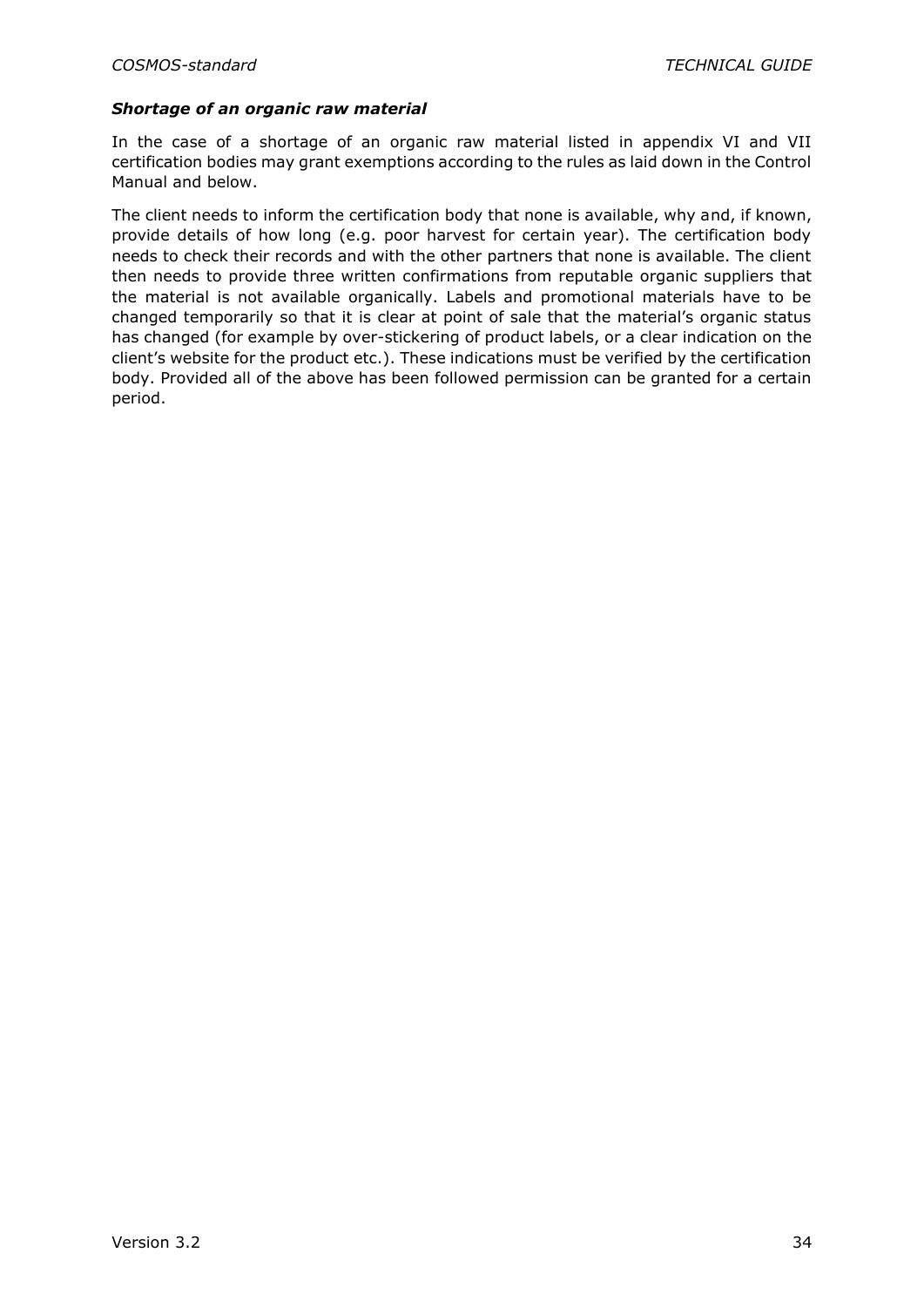### <span id="page-35-0"></span>**Appendix VIII**

Toxicity and biodegradability data are not required for: naturally occurring molecules obtained by fermentation, biotechnology, bio-enzymatic reaction.

Follow this link for available data of compounds registered for REACH: [http://www.echa.europa.eu/web/guest/information-on-chemicals/registered-substances.](http://www.echa.europa.eu/web/guest/information-on-chemicals/registered-substances)

Due to the lack of biodegradability of PLA and other solid plastics, these raw materials are not allowed in COSMOS certified products.

PLA is therefore excluded from the exemption for *"Polymers, only obtained by esterification of monomers, that meet the criteria for non-persistent products as defined in 6.1.4",* listed in the Appendix VIII of the COSMOS-standard.

#### *What to do if no data is available*

If the required ecological data (biodegradation and aquatic toxicity) is not available in the literature (ECHA database or other publication sources), the following alternative methods can be used:

• Analogy approach - read across:

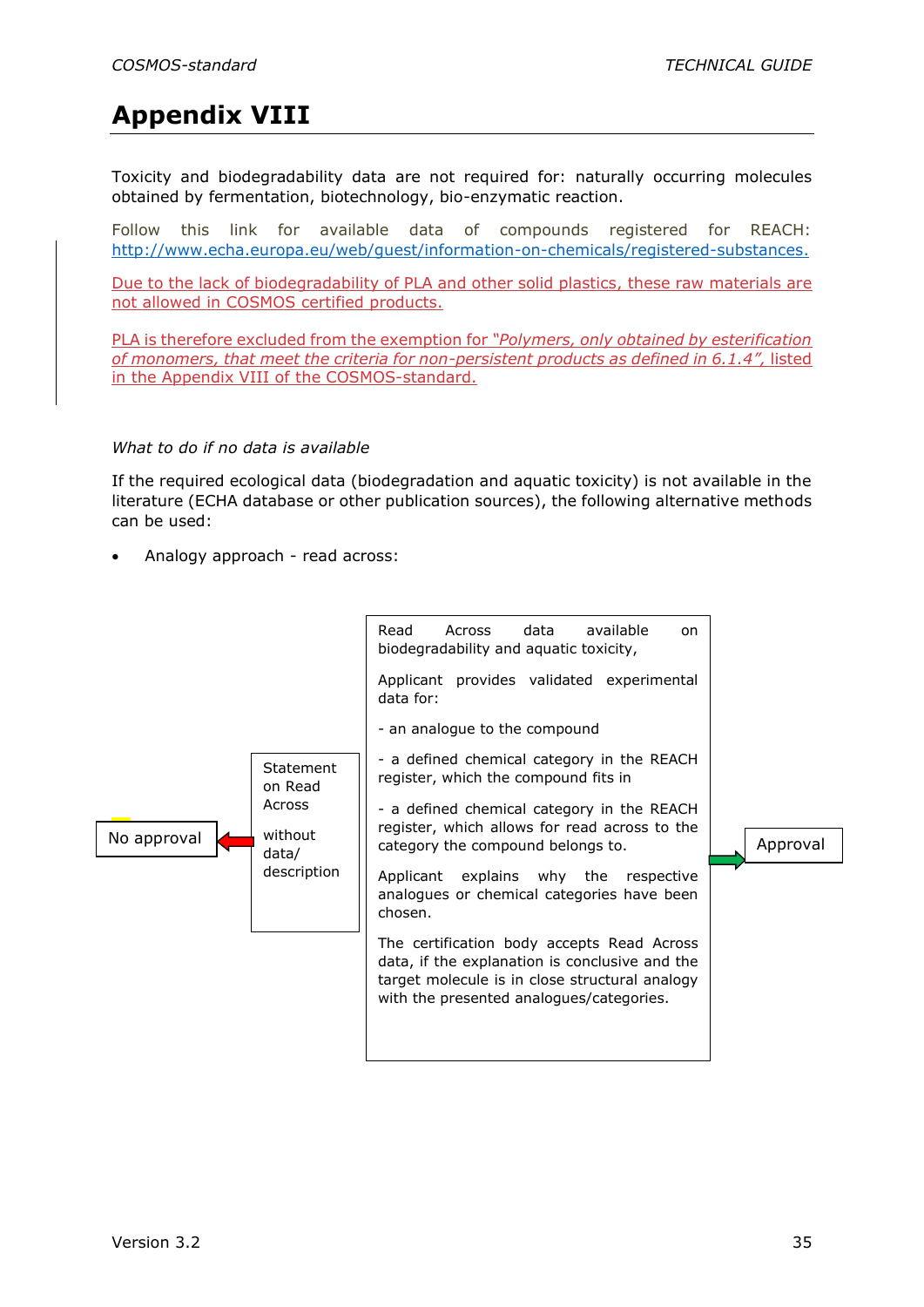Structural analogy of molecules can be determined based on:

- the functional groups present in a molecule
- the chemical class the molecule belongs to
- the carbon skeleton of the molecule; the most reactive functional group in the molecule determines the chemical class membership.

With the same functional groups present, properties do not differ too much with slight changes in the carbon skeleton (4 to 8 carbons).

For Read Across data, only really close analogues based on the above basic criteria will be accepted.

#### *Example*

Myristyl Myristate: REACH category: Fatty acids, C10-18 and C12-22-unsaturated, C14- 18 and C16-18-unsaturated alkyl esters.

• QSAR (Quantitative Structure-Activity Relationship):

Data coming from QSAR computational approach can be accepted under the following conditions:

- the results provided are derived from a validated model [\(link](http://echa.europa.eu/documents/10162/13632/information_requirements_r6_en.pdf) to Reach guidance)
- the chemical falls under the applicability domain of the validated model.

Both alternative methods have to be well documented to be accepted.